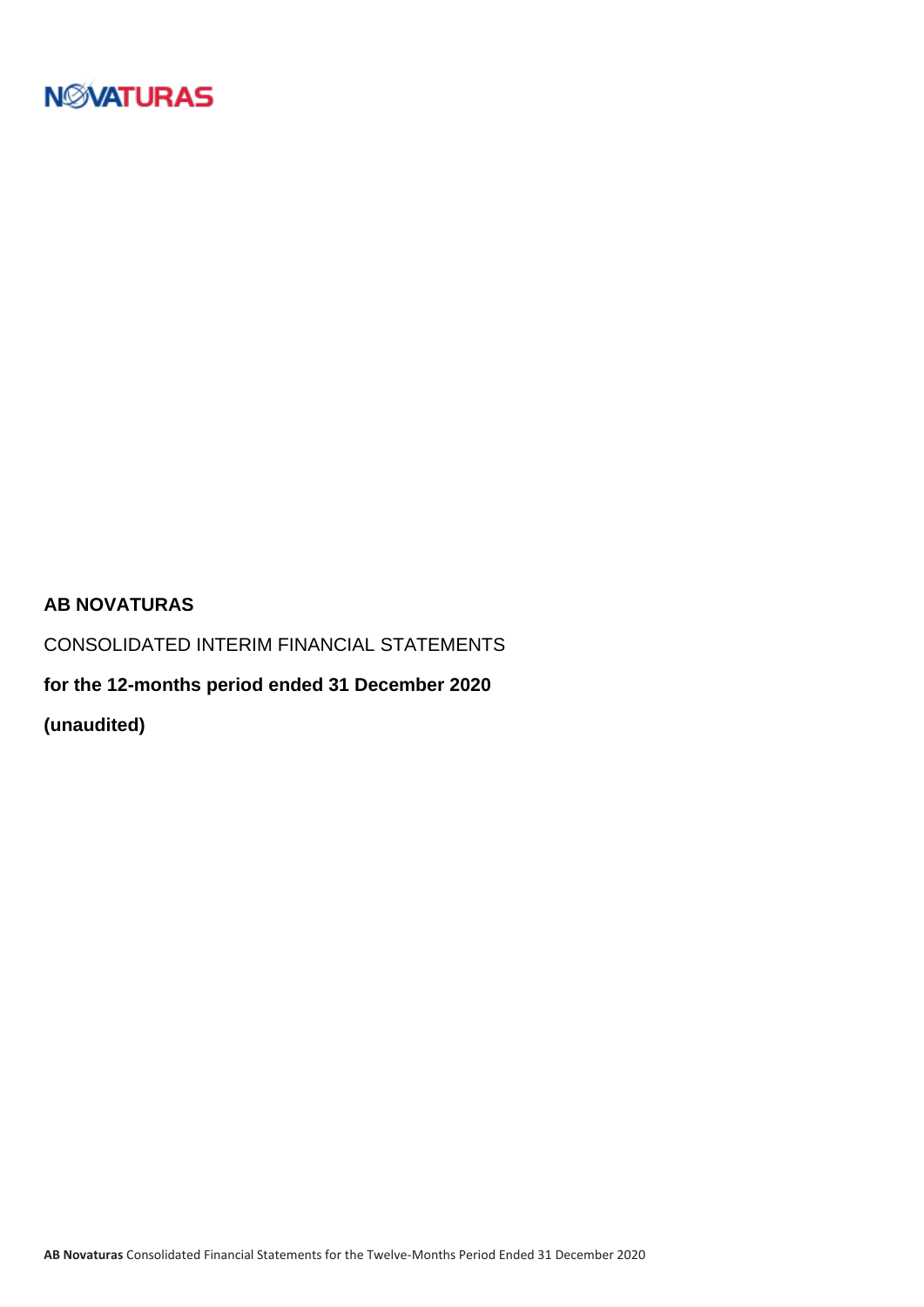# **N***N***XATURAS**

| Beginning of reporting period | 1 January 2020                                                                                                                                                                                                                                     |
|-------------------------------|----------------------------------------------------------------------------------------------------------------------------------------------------------------------------------------------------------------------------------------------------|
| End of reporting period       | 31 December 2020                                                                                                                                                                                                                                   |
| <b>Business name</b>          | Novaturas, AB (further – "Novaturas" or "the<br>Company") (The Company's financial statements<br>and activity ratios are presented consolidated with<br>the results of subsidiaries; separate reports of the<br>parent company are not presented.) |
| Legal form                    | Public limited company                                                                                                                                                                                                                             |
| <b>Registration date</b>      | 16 December 1999                                                                                                                                                                                                                                   |
| Registration number           | 135567698                                                                                                                                                                                                                                          |
| LEI code                      | 097900BGCW0000042109                                                                                                                                                                                                                               |
| Manager of register           | <b>State Enterprise Centre of Registers</b>                                                                                                                                                                                                        |
| Company address               | A. Mickevičiaus str. 27, LT-44245 Kaunas                                                                                                                                                                                                           |
| Telephone                     | +370 37 321 264                                                                                                                                                                                                                                    |
| Fax                           | +370 37 321 130                                                                                                                                                                                                                                    |
| Website                       | www.novaturasgroup.com                                                                                                                                                                                                                             |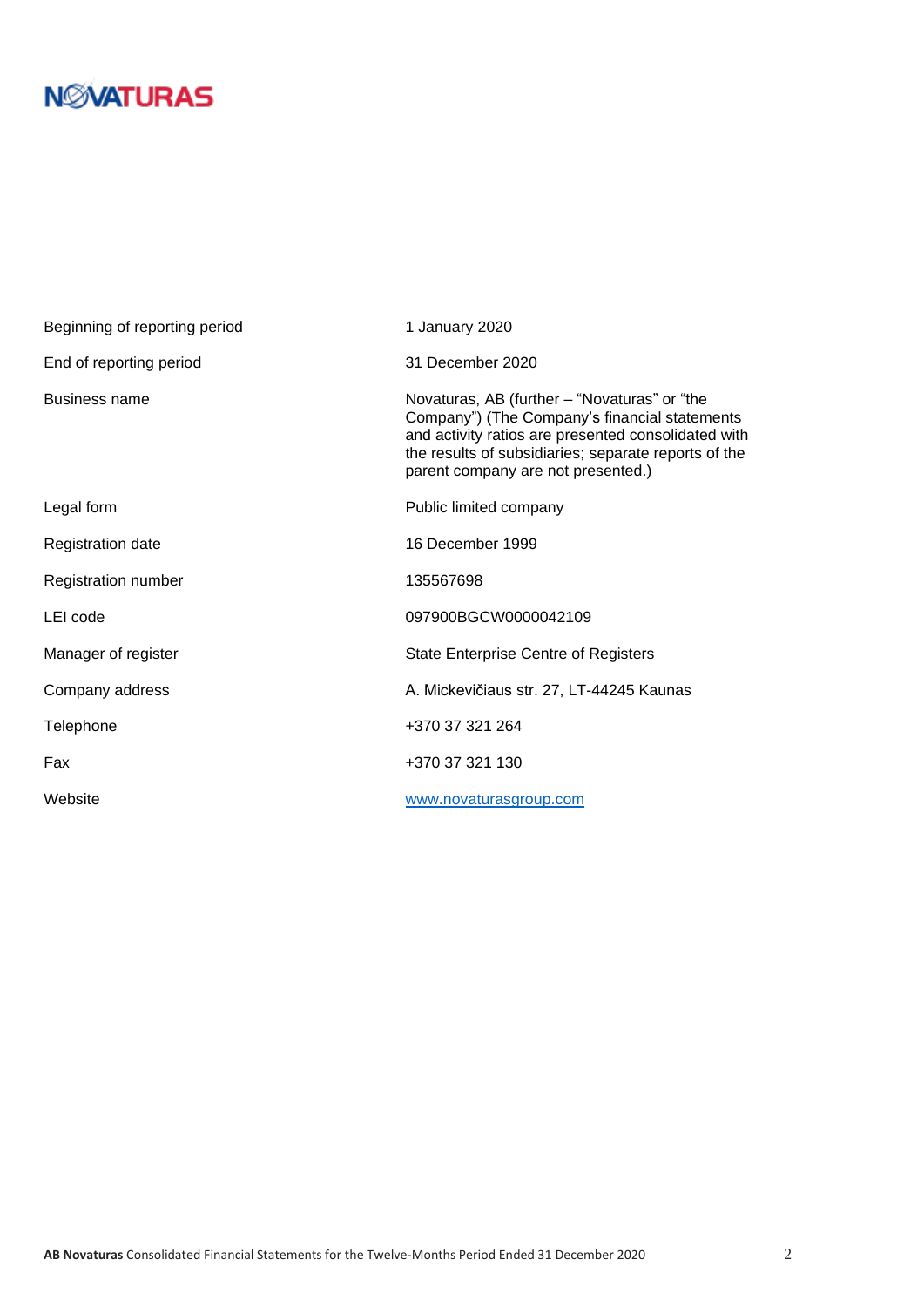## **Table of Contents**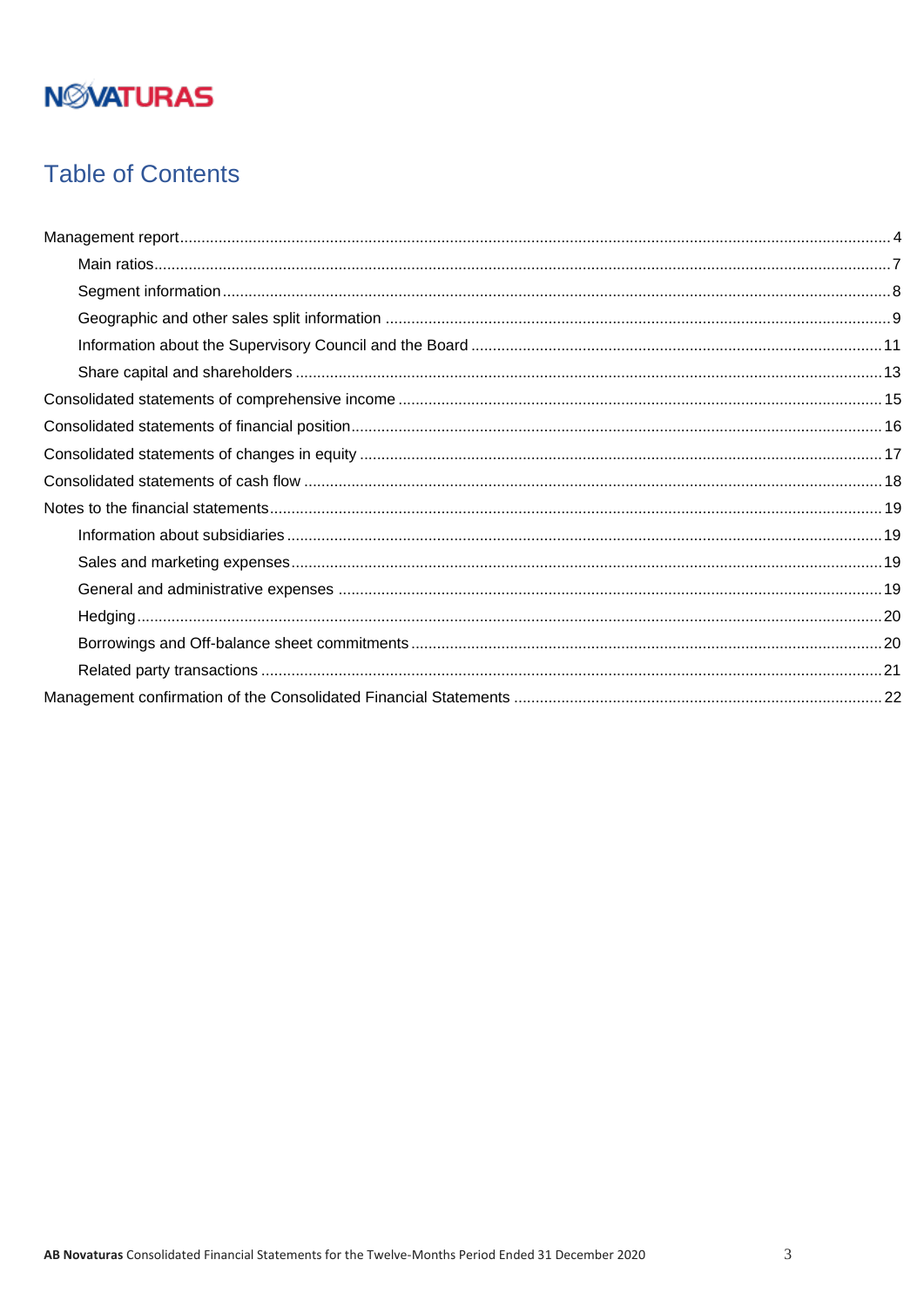

### <span id="page-3-0"></span>Management report

#### **2020 fourth-quarter key indicators:**

- Novaturas's turnover in the fourth quarter of the year was EUR 2.6 mln, or 94% lower than in the same period of 2019.
- Gross profit amounted to EUR 0.5 mln and was 91% lower than in the same period of 2019.
- Operating expenses totaled EUR 1.6 mln, 68% less than in the same period of 2019. Excluding the impact of commissions and one-time expenses, operating costs decreased by 62% from the same period a year earlier.
- EBITDA ratio was negative and amounted to EUR 1 mln. In the same period of 2019, it was positive EUR 1.2 mln.
- The actual profit tax rate in the period was 19.9%, compared to -269% in the same period of 2019.
- Novaturas had a negative net profit of EUR 1.3 mln. In the same period of 2019, it was positive EUR 2.9 mln.
- In the fourth quarter of 2020, the Company served 4.2 thousand clients, 92% less than in the same period of 2019.

#### **2020 twelve-months key indicators:**

- Novaturas's turnover in the twelve months of 2019 was EUR 33.1 mln, or 82% lower than in the same period of 2019.
- Gross profit amounted to EUR 3.9 mln and was 82% lower than in the same period of 2019.
- Operating expenses amounted to EUR 6.8 mln or 63% less than in the same period of 2019. Excluding the impact of commissions and one-off expenses, operating costs decreased by 46% from the same period a year earlier.
- EBITDA ratio was negative and amounted to EUR 2.6 mln. In the same period of 2019, it was positive EUR 4.3 mln.
- The actual profit tax rate in the twelve months of 2019 was 13%, compared to -36% in the same period of 2019.
- Novaturas had a negative net profit of EUR 5 mln. In the same period of 2019, it was positive EUR 4.2 mln.
- In the twelve months of 2020, the Company served 48.5 thousand clients, 84% less than in the same period of 2019.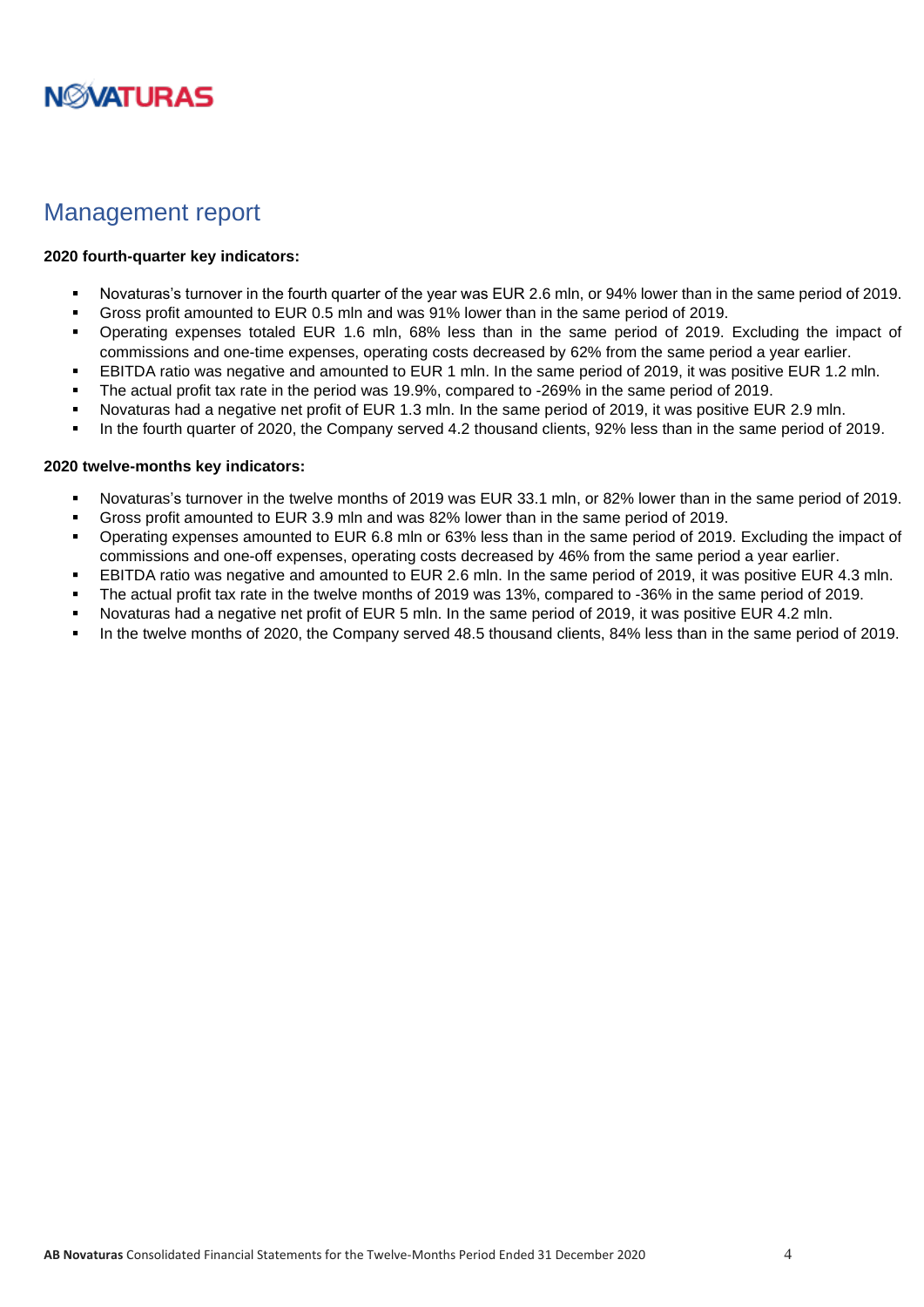

#### **CEO's foreword**

#### **Dear All,**

At the beginning of 2020, coronavirus caused crises led tourism sector to the suspension and forced to fight for survival. All implemented measures and active co-operation with the governments and responsible institutions of the Baltic States, allowed us to overcome these challenges. Although last year has been financially unprofitable, "Novaturas" group starts 2021 on a positive note – due to received necessary loans we intend to settle with all travelers whose trips were cancelled because of pandemic till the end of February. Also, from February, we resume flights to the most popular winter holidays destinations, and, if the epidemiological situation is favorable, we will offer Lithuanian travelers usual holiday packages in Mediterranean and other southern European resorts. Having in mind that the vaccination processes have started all over the world, the tests are becoming more accessible, tourism infrastructure is adapting rapidly to new health and safety requirements, more holiday destinations become available, in 2021 we are ready to fulfill the expectations of our travelers.

#### **Introduced safeguard to protect the interests of travelers**

Due to different state regulations regarding the movement, after the first wave of coronavirus, "Novaturas" group was able to resume its operations only in July 2020 and only to a few directions - Greece, Tunisia and Cyprus. Following the announcement of the second quarantine in the Baltic States in November, we had to suspend operations once again. This had a strong impact on annual financial and operating results - in 2020, "Novaturas" group served 84% less customers if compared to 2019. The Company's turnover in 2020 reached EUR 33.1 million and was 82% lower compared to the same period in 2019. EBITDA ratio in 2020 was also negative and amounted to EUR 2.6 mln., while in 2019 it reached EUR 4.3 mln. The overall results of 2020 were worse than the ones we have reached in 2019, but successfully completed financial liquidity guaranteeing transactions and secured EUR 11 million worth guarantee insurance, which ensures the fulfillment of Company's obligations to travelers, clearly shows that we are ready to return to a sustainable recovery phase.

"Tourism business is a particularly regulated business sector, so based on our plans for 2021, we have agreed on EUR 11 million guarantee and insurance limit. It means that money received from the travelers for their future trips are secured. Given the current planning of 2021 operations, we have decided to use EUR 9 million since the very start of 2021. If the volumes of currently planned operations increase during the 2021, we will use the remaining EUR 2 million from the agreed guarantee insurance limit. This mandatory insurance for tour operators is one of the most important safeguards to protect the interests of travelers", - says Audronė Keinytė, Head of "Novaturas" Group.

#### **The crisis period program brought positive results**

We have also managed to reach an agreement with AB "Luminor" bank to delay payments of EUR 5 million long-term loan received under the investment and business guarantee fund "Invega". The repayment term of this loan was extended for 2 years until the middle of 2025. Also, we have agreed on a EUR 1 million long-term loan received under the Ministry of the Economy and Innovation of the Republic of Lithuania and state investment and business guarantee fund "Invega" to refund cancelled trips due to pandemic.

We have actively worked with the governments and responsible institutions of all the Baltic States. "Novaturas" group has acquired a loan of EUR 1 million in Latvia. The Estonian and Latvian governments have supported us with EUR 60 thousand and EUR 81 thousand subsidies. Repatriation compensation of EUR 167 thousand has also been received in Latvia. In all markets we have used a salary compensation of EUR 348 thousand. These state aid measures were crucial for balancing cash flows and we used it both for ensuring the Company's liquidity and refunding the travelers. To ensure our liquidity and improve future performance ratios, we have continued to adhere to the crisis period program throughout the year. The main aspects of this program were strict cost-saving policy, absorption of states support and cash flow regulation. As a result, operating expenses reached EUR 6.8 million and was 63% lower than in 2019.

#### **Travelers shown solidarity**

The confidence expressed by travelers to the tourism sector and their solidarity in accepting to postpone trips cancelled by the COVID-19 restrictions was undoubted support during difficult period. A significant number of our travelers also chose travel vouchers alternative worth of EUR 1.5 million. Having started refunding process already in June 2020, up to date group-wide we have already returned EUR 8.3 million, and until the end of February 2021 all our travelers will be refunded. In order to settle with travelers as soon as possible, in January 2021 we have reached an agreement with "Invega" on an additional EUR 1 million 18 thousand loans.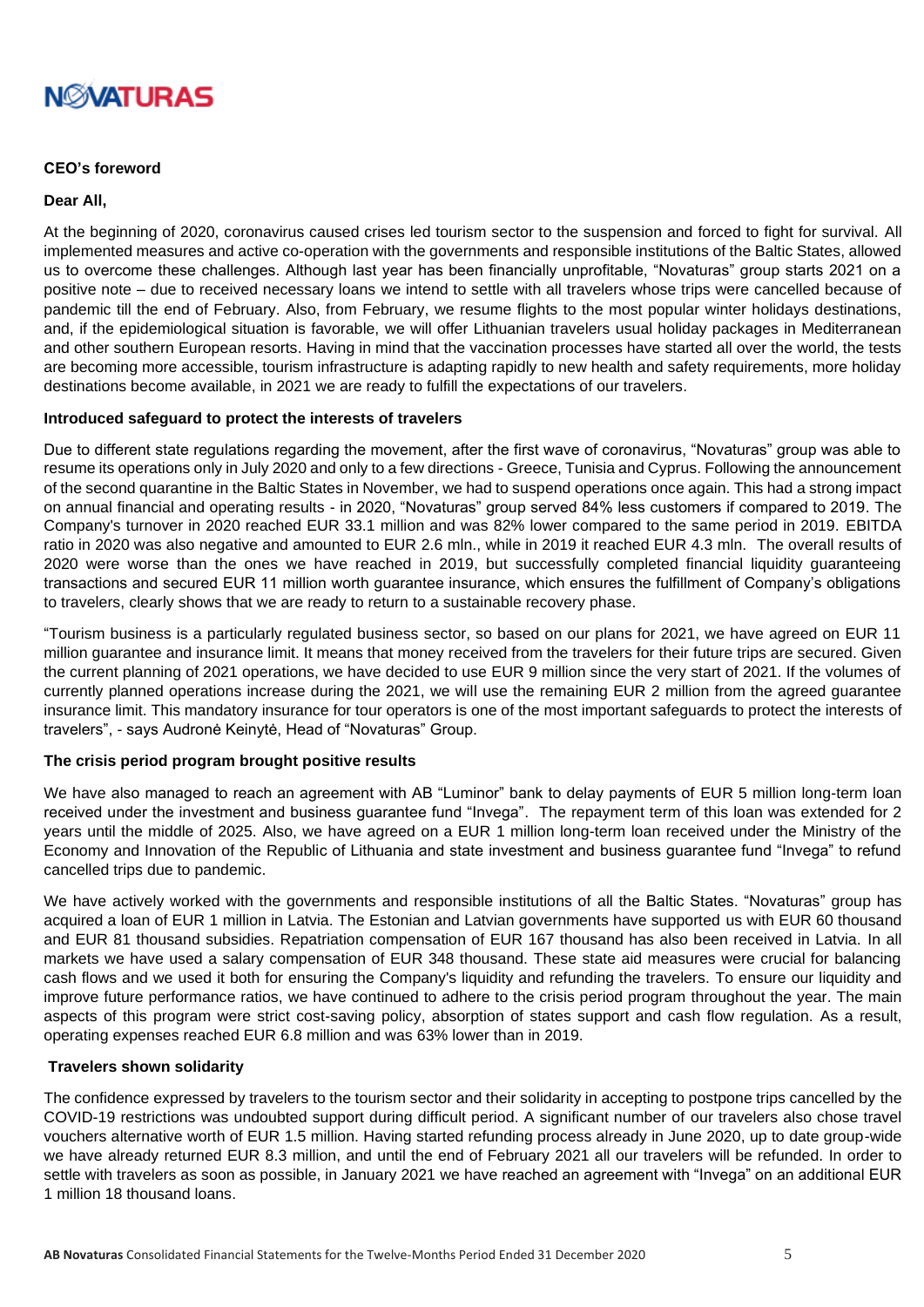# **NØVATURAS**

To strengthen the relationship with our travelers and to ensure their good experience, we took over the core business of the subsidiary "Sofa Travel". Centralization of customer service processes is one of the planned steps to make our own sales channels more effective. This will help to adapt to the newly forming traveling habits, improve the experience of the travelers, maintain high standards of services provided.

#### **Launch of a new product**

In June 2020, we have introduced new product to the market – domestic traveling. "Novaturas" group offered accommodation services and sightseeing trips in Lithuania and since the end of July – holiday options in all the Baltics. Interest in local tourism is gradually growing and we will continue to develop it.

People who could not travel in 2020 are willingly planning their holidays next year. It influenced us to open sales of 2021 summer and 2021 - 2022 winter holiday seasons unusually early. In the beginning of February, we have resumed flights to Tenerife. From the middle of February flights are also scheduled to Egypt and the United Arab Emirates and from March – to Maldives. Tourism infrastructure is adapting rapidly to new health and safety requirements, accelerating vaccination processes of high-risk groups and the debates on COVID-19 passports in all over the world provides optimistic perspective of returning to normal and usual holiday planning already in 2021. Safe travel facilities such as quick coronavirus tests are available at almost every airport and it enables people also to plan their vacations in distant exotic holiday destinations without additional difficulties. "Novaturas" group boldly welcomes 2021 - as soon as more holiday destinations are available to travelers from all the Baltic countries, it will be possible to return to more usual holiday planning.

Sincerely,

CEO

Audronė Keinytė

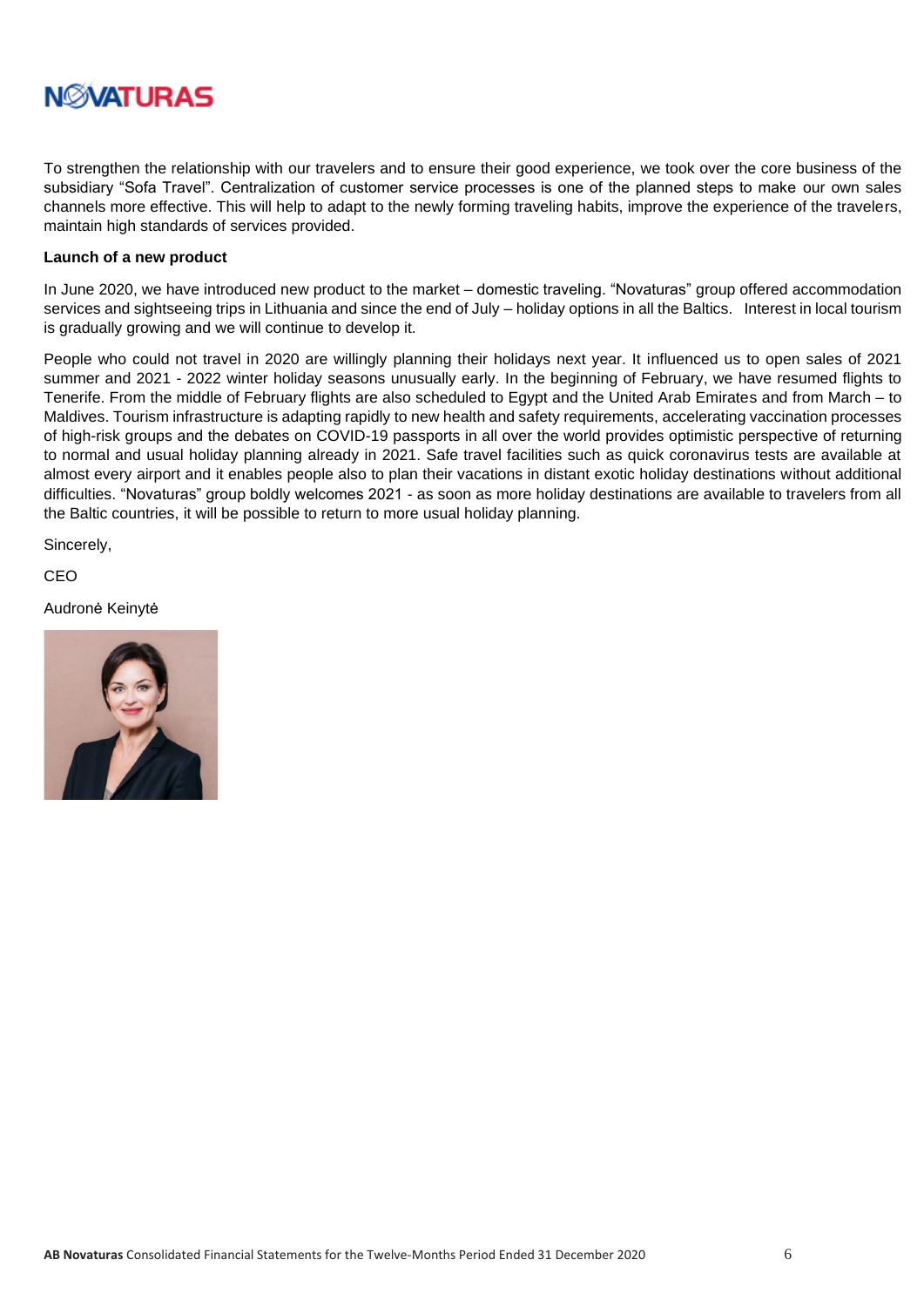### <span id="page-6-0"></span>**Main ratios**

| <b>Financial indicators*</b>   | Q4 2020  | Q4 2019 | Change, %                | 12M 2020 | 12M 2019 | Change, %                |
|--------------------------------|----------|---------|--------------------------|----------|----------|--------------------------|
| Sales                          | 2,552    | 40,152  | $-93.6$                  | 33,106   | 179,723  | $-81.6$                  |
| Gross profit                   | 503      | 5.726   | $-91.2$                  | 3,932    | 21,884   | $-82.0$                  |
| <b>EBITDA</b>                  | $-976$   | 1.248   | $\overline{\phantom{a}}$ | $-2.557$ | 4,263    | $\overline{\phantom{a}}$ |
| <b>Operating profit (EBIT)</b> | $-1,029$ | 952     | $\overline{\phantom{a}}$ | $-2,799$ | 3.741    |                          |
| Profit before taxes            | $-1,618$ | 779     |                          | $-5,733$ | 3,090    |                          |
| Net profit for the period      | $-1,296$ | 2,873   | ۰                        | $-4,990$ | 4.214    | ۰                        |

| <b>Relative indicators/ratios</b>    | Q4 2020   | Q4 2019   | Change      | 12M 2020  | 12M 2019          | Change     |
|--------------------------------------|-----------|-----------|-------------|-----------|-------------------|------------|
| Number of ordinary registered share  | 7,807,000 | 7,807,000 | -           | 7,807,000 | 7,807,000         |            |
| Profit per share (EUR)               | $-0.17$   | 0.37      | $-0.54$     | $-0.64$   | 0.54              | $-1.18$    |
| Gross profit margin (%)              | 19.7      | 14.3      | $+5.4$ pp   | 11.9      | $12.2$ pp         | $-0.3$ pp  |
| EBITDA margin (%)                    | $-38.2$   | 3.1       | $-41.3$ pp  | $-7.7$    | 2.4 pp            | $-10.1$ pp |
| EBIT margin (%)                      | $-40.3$   | 2.4       | $-42.7$ pp  | $-8.5$    | $2.1$ pp          | $-10.6$ pp |
| Profit before taxes margin (%)       | $-63.4$   | 1.9       | $-65.3$ pp  | $-17.3$   | $1.7$ pp          | $-19.0$ pp |
| Net profit margin for the period (%) | $-50.8$   | 7.2       | $-58.0$ pp  | $-15.1$   | $2.3$ pp          | $-17.4$ pp |
| Return on assets (ROA) (%)           | $-2.5$    | 5.4       | $-7.9$ pp   | $-10.1$   | 8.0 <sub>pp</sub> | $-18.1$ pp |
| Debt / equity ratio (%)              | 119.6     | 32.9      | $+86.7$ pp  | 119.6     | 29.8 pp           | $+89.8$ pp |
| Equity ratio (%)                     | 31.2      | 36.6      | $-5.4$ pp   | 30.9      | 40.8 pp           | $-9.9$ pp  |
| Actual profit tax rate (%)           | 19.9      | $-268.8$  | $+288.7$ pp | 13.0      | $-36.4$ pp        | $+39.4$ pp |
| Total liquidity ratio                | 0.69      | 0.78      | $-0.09$     | 0.69      | 0.72              | $-0.03$    |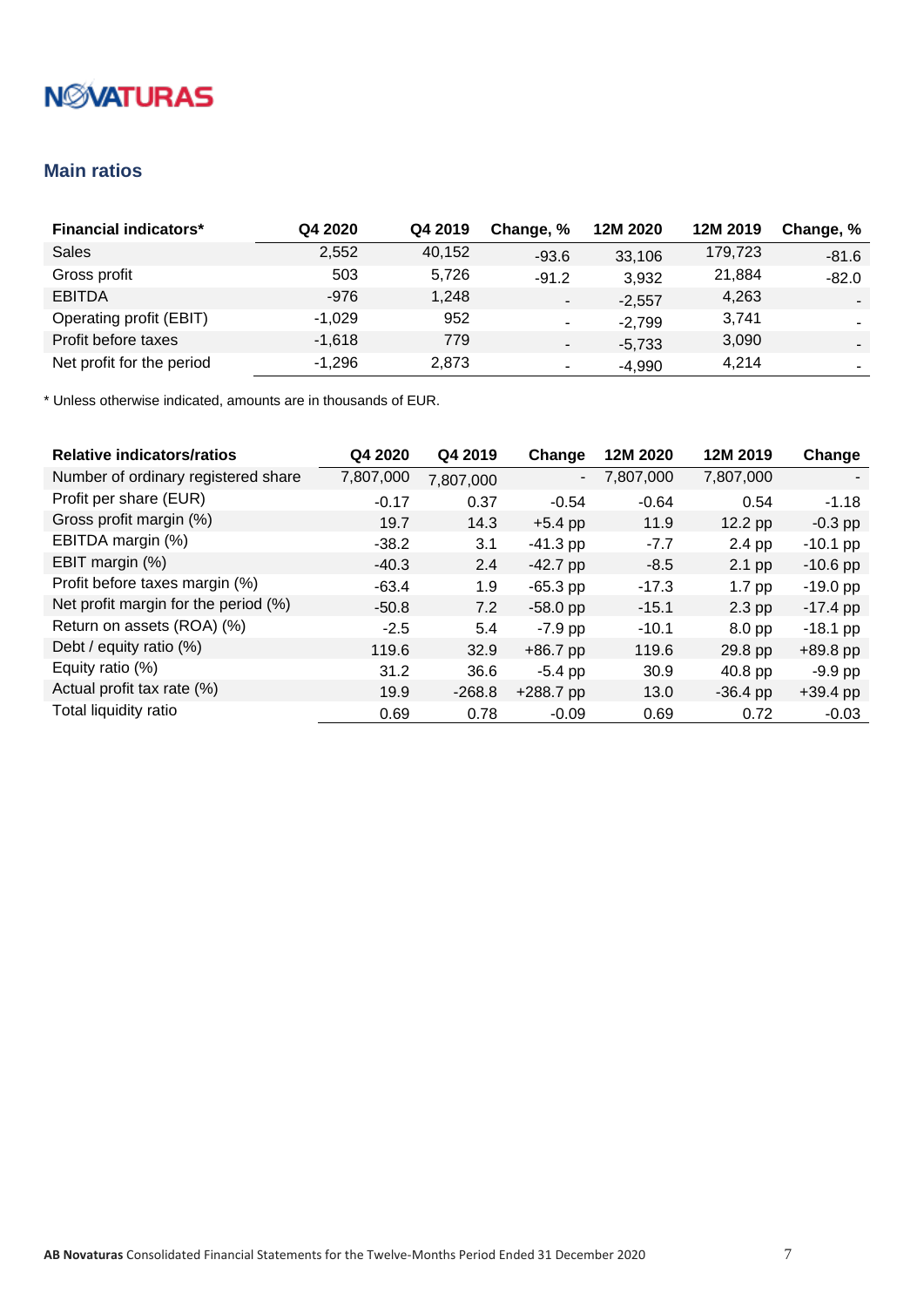

### <span id="page-7-0"></span>**Segment information**

For management purposes, Novaturas is organized into business units based on its services (product category), which are as follows:

Flight package tours Sightseeing tours by coach Sightseeing tours by plane

Other sales (flight tickets, hotels, block seats sale to other operators, own agencies commissions)

(Unless otherwise indicated, amounts are in thousands of EUR)

|                                   | Q4 2020                  | Q4 2019   | Change                   | 12M 2020  | 12M 2019   | Change   |
|-----------------------------------|--------------------------|-----------|--------------------------|-----------|------------|----------|
| <b>Flight package tours</b>       |                          |           |                          |           |            |          |
| <b>Sales</b>                      | 1,608                    | 34,321    | $-95.3%$                 | 27,488    | 155,738    | $-82.3%$ |
| Cost of sales                     | (1, 396)                 | (29, 029) | $-95.2%$                 | (24, 528) | (134, 932) | $-81.8%$ |
| <b>Gross profit</b>               | 212                      | 5,292     | $-96.0%$                 | 2,960     | 20,806     | $-85.8%$ |
| Gross profit margin (%)           | 13.2%                    | 15.4%     | $-2.2%$                  | 10.8%     | 13.4%      | $-2.6%$  |
| Sales commission expenses         | (131)                    | (2,378)   | $-94.5%$                 | (1,733)   | (9, 542)   | $-81.8%$ |
| Sales profit by segment           | 81                       | 2,914     | $-97.2%$                 | 1.227     | 11,264     | $-89.1%$ |
| Sales profit margin (%)           | 5.0%                     | 8.5%      | $-3.5%$                  | 4.5%      | 7.2%       | $-2.8%$  |
|                                   |                          |           |                          |           |            |          |
| Sightseeing tours by coach        |                          |           |                          |           |            |          |
| <b>Sales</b>                      | $\mathbf 0$              | 312       |                          | 88        | 3,266      | $-97.3%$ |
| Cost of sales                     |                          | (324)     | $\overline{\phantom{a}}$ | (72)      | (2,743)    | $-97.4%$ |
| <b>Gross profit</b>               | $\pmb{0}$                | $-12$     |                          | 16        | 523        | $-96.9%$ |
| Gross profit margin (%)           |                          | $-3.8%$   | $\blacksquare$           | 18.2%     | 16.0%      | 2.2%     |
| Sales commission expenses         |                          | (19)      | ۰.                       | (4)       | (149)      | $-97.3%$ |
| Sales profit by segment           | 0                        | $-31$     | $\overline{\phantom{a}}$ | 12        | 374        | $-96.8%$ |
| Sales profit margin (%)           | $\blacksquare$           | $-9.9%$   | $\overline{\phantom{a}}$ | 13.6%     | 11.5%      | 2.2%     |
|                                   |                          |           |                          |           |            |          |
| <b>Sightseeing tours by plane</b> |                          |           |                          |           |            |          |
| <b>Sales</b>                      | $\boldsymbol{0}$         | 492       | $\blacksquare$           | 251       | 1,811      | $-86.1%$ |
| Cost of sales                     | $\overline{\phantom{a}}$ | (491)     | $\overline{\phantom{a}}$ | (224)     | (1,548)    | $-85.5%$ |
| <b>Gross profit</b>               | 0                        | 1         |                          | 27        | 263        | $-89.7%$ |
| Gross profit margin (%)           |                          | 0.2%      | $\overline{\phantom{a}}$ | 10.8%     | 14.5%      | $-3.8%$  |
| Sales commission expenses         |                          | (30)      |                          | (13)      | (100)      | $-87.0%$ |
| Sales profit by segment           | 0                        | $-29$     |                          | 14        | 163        | $-91.4%$ |
| Sales profit margin (%)           |                          | $-5.9%$   |                          | 5.6%      | 9.0%       | $-3.4%$  |
|                                   |                          |           |                          |           |            |          |
| <b>Other products</b>             |                          |           |                          |           |            |          |
| <b>Sales</b>                      | 944                      | 5,027     | $-81.2%$                 | 5,279     | 18,908     | $-72.1%$ |
| Cost of sales                     | (653)                    | (4, 582)  | $-85.7%$                 | (4,350)   | (18, 616)  | $-76.6%$ |
| <b>Gross profit</b>               | 291                      | 445       | $-34.6%$                 | 929       | 292        | 218.2%   |
| Gross profit margin (%)           | 30.8%                    | 8.9%      | 22.0%                    | 17.6%     | 1.5%       | 16.1%    |
| Sales commission expenses         |                          |           |                          |           |            |          |
| Sales profit by segment           | 291                      | 445       | $-34.6%$                 | 929       | 292        | 218.2%   |
| Sales profit margin (%)           | 30.8%                    | 8.9%      | 22.0%                    | 17.6%     | 1.5%       | 16.1%    |

Sales of flight package tours accounted for the largest part of sales and profits. Sightseeing tours by coach and by plane remained small products, while sales of other activities have limited impact on the overall profit.

Received subsidies are reflected in other products sales line. Amount int the fourth quarter – EUR 0.23 mln., in the twelvemonth amount reached EUR 0.37 mln.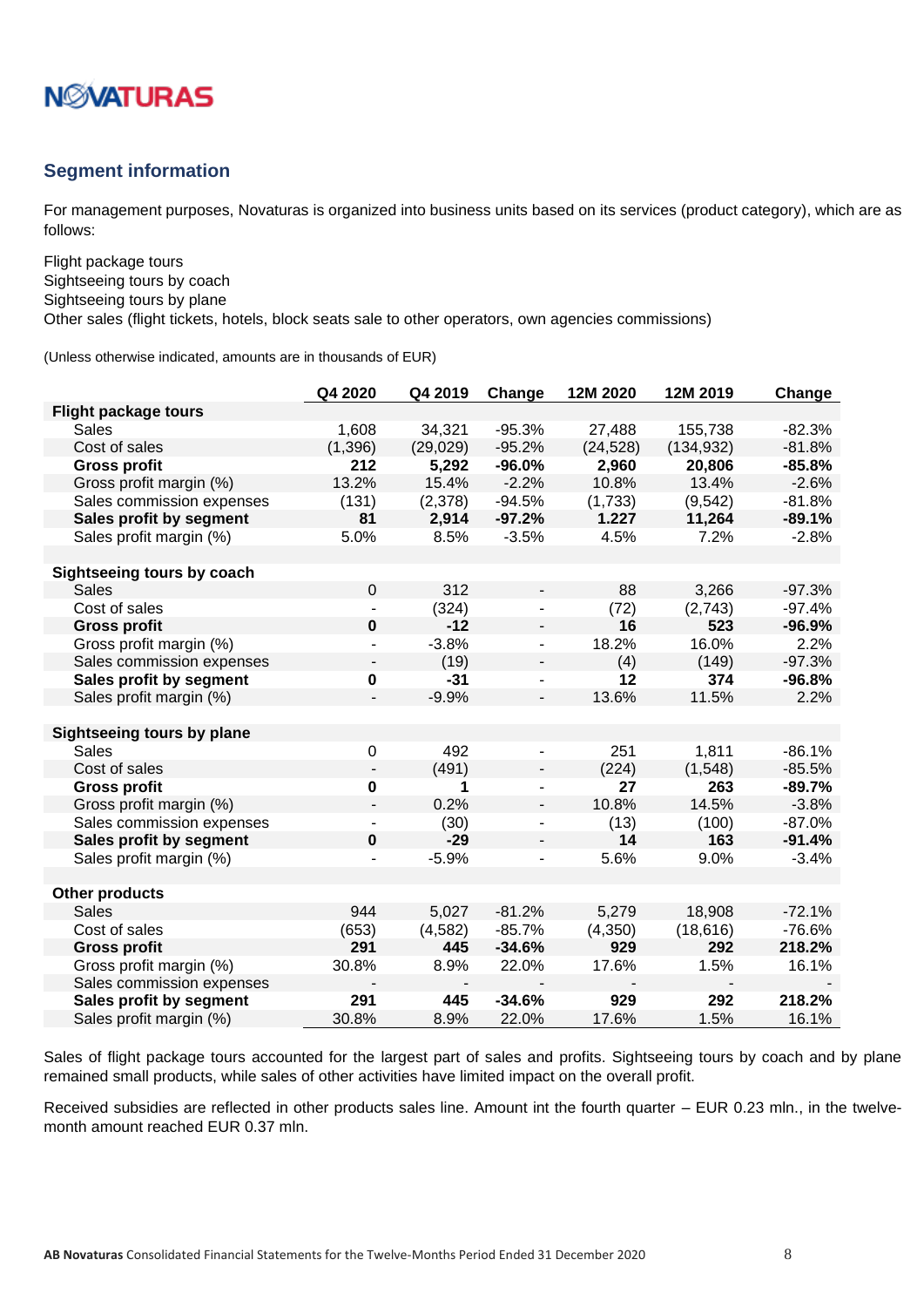

### <span id="page-8-0"></span>**Geographic and other sales split information**

The company's activities included tour organization and the distribution of tours through diversified and complementary distribution channels: a retail network of travel agencies and own retail channels (own travel agencies, e-commerce sales, tickets only sales through the Global Distribution System (GDS). The Company works with over 400 travel agencies, including all of the major agencies in the Baltics. E-commerce sales are via Company websites. During twelve-months of 2019, the Company's websites were visited by 2.2 million unique visitors, which is 42% less than the 3,8 million unique visitors in the twelve months of 2019.

The Group sells flight tickets for its own organized charter flights via GDS, which means that Novaturas' charter tickets are available worldwide – to travel agents and also to passengers directly via internet portals for airline tickets.

|                 | Q4 2020, % | Q4 2019, % | Change    |       | 12M 2020, % 12M 2019, % | Change    |
|-----------------|------------|------------|-----------|-------|-------------------------|-----------|
| Travel agencies | 78.1       | 75.9       | $+2.2$ pp | 71.9  | 72.7                    | $-0.8$ pp |
| Own retail      | 6.9        | 10.4       | $-3.5$ pp | 11.7  | 11.1                    | $+0.6$ pp |
| Web sales       | 13.7       | 12.4       | $+1.3$ pp | 14.6  | 14.3                    | $+0.3$ pp |
| <b>GDS</b>      | 1.3        | 1.3        | ۰         | 1.8   | 1.9                     | $-0.1$ pp |
| <b>Total</b>    | 100.0      | 100.0      |           | 100.0 | 100.0                   |           |

The table below shows a breakdown of revenue by distribution channels:

Due to the restrictions caused by the COVID-19 pandemic, Novaturas Group has suspended its operation in the second quarter of 2020. Following the announcement of the second quarantine s in November, the Company had to suspend operations once again. Restrictions imposed have influenced 12 months 2020 financial results significantly.

Number of clients served by country of sales (in thousands of clients):

|              | Q4 2020 | Q4 2019 | Change, %      | 12M 2020 | 12M 2019 | Change, % |
|--------------|---------|---------|----------------|----------|----------|-----------|
| Lithuania    | 1.7     | 29.1    | $-94.0$        | 20.4     | 150.6    | $-86.5$   |
| Latvia       | 0.9     | 10.6    | $-91.9$        | 9.7      | 61.3     | $-84.2$   |
| Estonia      | 1.6     | 15.8    | $-89.8$        | 18.3     | 79.7     | $-77.1$   |
| Other        | ۰       | 0.1     | $\blacksquare$ | 0.1      | 2.0      | $-93.8$   |
| <b>Total</b> | 4.2     | 55.7    | $-92.4$        | 48.5     | 293.6    | $-83.5$   |

The Company's main product is flight package tours, which was also the fastest growing segment. Number of clients served by product category (in thousands of clients):

|                                                     | Q4 2020        | Q4 2019 | Change, %      | 12M 2020 | 12M 2019 | Change, % |
|-----------------------------------------------------|----------------|---------|----------------|----------|----------|-----------|
| Flight package tours                                | 2.4            | 47.8    | $-94.9$        | 37.5     | 240.4    | $-84.4$   |
| Sightseeing tours by coach                          | $\sim$         | 1.1     | ۰              | 0.5      | 9.8      | $-95.3$   |
| Sightseeing tours by plane                          | $\blacksquare$ | 0.6     | $\blacksquare$ | 0.2      | 2.0      | $-89.7$   |
| Other sales (separate flight and hotel<br>services) | 1.8            | 6.2     | $-70.7$        | 10.3     | 41.4     | $-75.2$   |
| <b>Total</b>                                        | 4.2            | 55.7    | $-92.4$        | 48.5     | 293.6    | $-83.5$   |

Due to COVID-19 restrictions, flights to such popular summer holiday destinations as Turkey or Bulgaria were not available in 2020. The holiday season in the Greek islands also started later than usual. The most popular winter holiday destinations were Egypt and Tenerife. Winter holiday destinations generated slight increase in demand if compared to 2019 because the first months of 2020 operations were not affected by COVID-19 restrictions.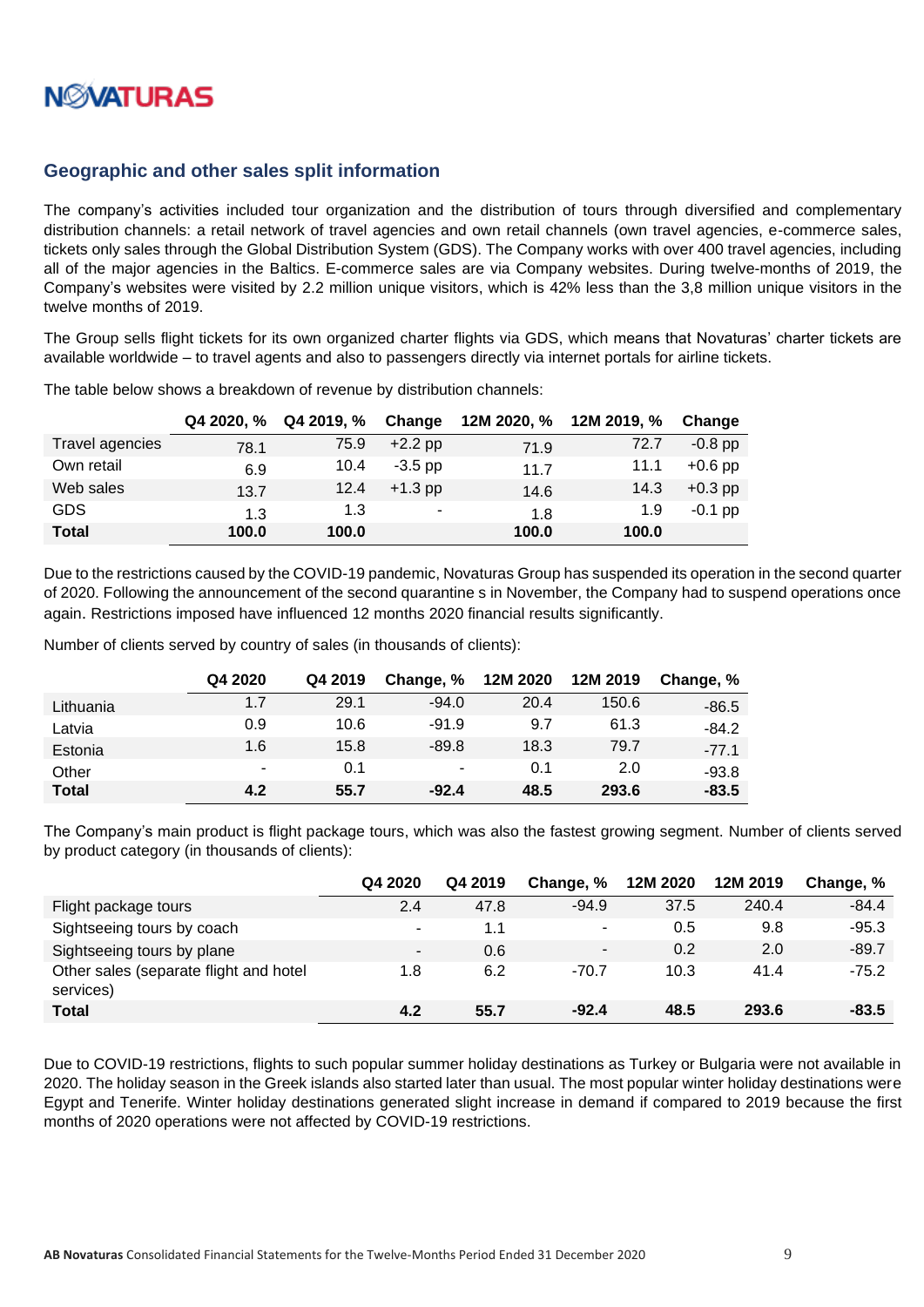# **NWATURAS**

|                                     | Q4 2020, %               | Q4 2019, % | Change     | 12M 2020, % | 12M 2019, % | Change     |
|-------------------------------------|--------------------------|------------|------------|-------------|-------------|------------|
| Turkey                              | $\overline{\phantom{a}}$ | 28.8       | -          | ۰           | 38.0        | ٠          |
| Greece                              | 44.2                     | 6.2        | $+38.0$ pp | 16.7        | 11.6        | $+5.1$ pp  |
| Egypt                               | $\blacksquare$           | 42.5       | $-42.5$ pp | 34.2        | 22.0        | $+12.2$ pp |
| <b>Bulgaria</b>                     | $\tilde{\phantom{a}}$    | $\sim$     | $-pp$      | 0.2         | 7.5         | $-7.3$ pp  |
| Spain (including<br>Canary Islands) | 23.5                     | 8.8        | $+14.7$ pp | 11.7        | 5.9         | $+5.8$ pp  |
| Skiing                              | ۰                        | $\sim$     | ٠          | 9.0         | 2.0         | $+7.0$ pp  |
| Long haul                           | 1.0                      | 5.6        | $-4.6$ pp  | 12.9        | 3.7         | $+9.2$ pp  |
| Other destinations                  | 31.3                     | 8.1        | $+23.2$ pp | 15.3        | 9.3         | $+6.0$ pp  |
| <b>Total</b>                        | 100.0                    | 100.0      |            | 100.0       | 100.0       |            |

The breakdown of group package travel sales by destinations is as follows:

Group monthly sales seasonality was as follows:

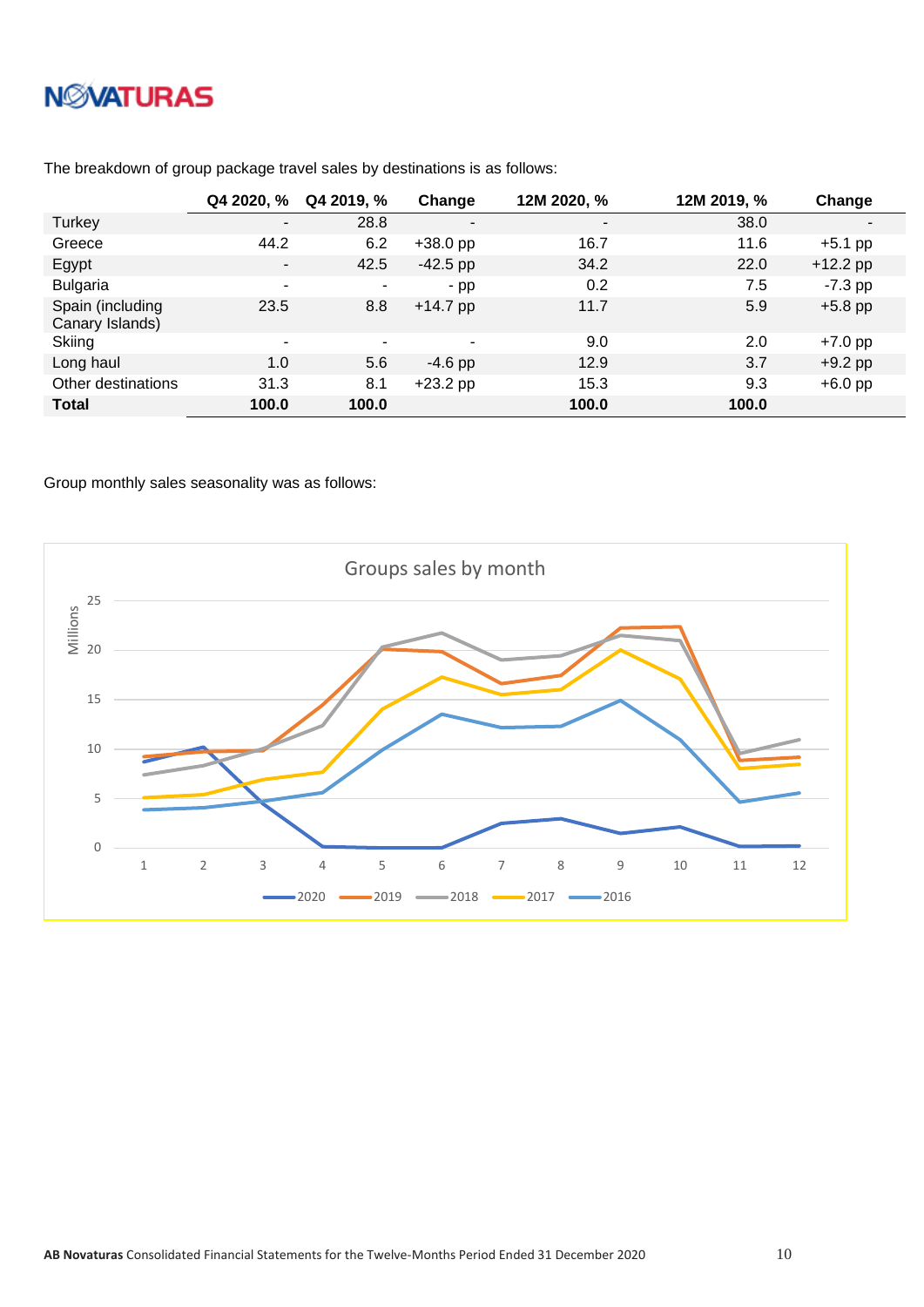

#### <span id="page-10-0"></span>**Information about the Supervisory Council and the Board**

According to the decision of the ordinary general meeting of the shareholders of the Company the management bodies' structure has been changed by eliminating the Supervisory Board of the Company and increasing members of the Board from 3 to 5. The Company as of the 30<sup>th</sup> of June 2020 has one collegial body - the Board, to which part of the supervisory functions were delegated. 2 members of increased and newly elected Board shall be independent. A team of the Company's top executives formed the previous members of the Board.

Considering the structure of the Company's shareholders, the size of the Company, the number of employees, and the structure of Novaturas Group, the proposed changes in corporate governance shall simplify the management of the Company and make it more efficient. Greater involvement of independent members in the management of the Company, rather than in supervision, shall provide opportunities to supplement the existing competencies of the Company and make maximum use of the knowledge and experience of the current management and at the same time incorporate new approaches and good governance practices. The changes also shall strengthen the management of the group, with more decisions relating to subsidiaries being added to the Board's remit.

A model like this is recommended among the most effective forms of corporate governance, ensures the representation of shareholders and other stakeholders, and the efficiency and productivity of the Company's operations.

The Board is elected for 4 years. The new members of the Board of the Company are competent professionals with the needed experience.

| <b>Name</b>        | Position on the<br><b>Board</b>                  | Legal entity and position                                                                                                                                                                                                                                                                                     | shares<br>held in the<br>Company | Start of term |
|--------------------|--------------------------------------------------|---------------------------------------------------------------------------------------------------------------------------------------------------------------------------------------------------------------------------------------------------------------------------------------------------------------|----------------------------------|---------------|
| Ugnius Radvila     | Member of the<br><b>Board</b>                    |                                                                                                                                                                                                                                                                                                               | 740,702                          | 2020-06-30    |
| Vidas Paliūnas     | Member of the<br>Board                           | Business Center 32, UAB; - Member of the<br><b>Management Board</b>                                                                                                                                                                                                                                           | 535,278                          | 2020-06-30    |
| Janek Pohla        | Member of the<br><b>Board</b>                    | Member of the Board of the Estonian Chamber<br>of Commerce and Industry; Tahe Outdoors, OU<br>- member of Management Board; Rendez<br>Vous, OU - member of Management Board and<br>sole owner                                                                                                                 | 800,000                          | 2020-06-30    |
| Andrius Jurkonis   | Member of the<br>Board (independent<br>member)   | Open type investment fund Axia Capital – fund<br>manager; Farmacijos kapitalas, JSC - director;<br>New Pharma, CEE - director; Privataus kapitalo<br>investicijos, JSC - director; New retail LV, JSC<br>- director and 100% owner                                                                            |                                  | 2020-06-30    |
| Virginijus Lepeška | Chairman of the<br>Board (independent<br>member) | Organizacijų vystymo centras, JSC -<br>consultant, chairman of the Board; OVC<br>mokymai, JSC - consultant; AL holdingas, JSC<br>- deputy director, member of the Board;<br>Swenheim, JSC - deputy director, member of<br>the Board; Biseris, JSC - member of the Board;<br>Lewben, JSC - member of the Board |                                  | 2020-06-30    |

Information about the Board as of the 31<sup>st</sup> of December 2020:

**Number of**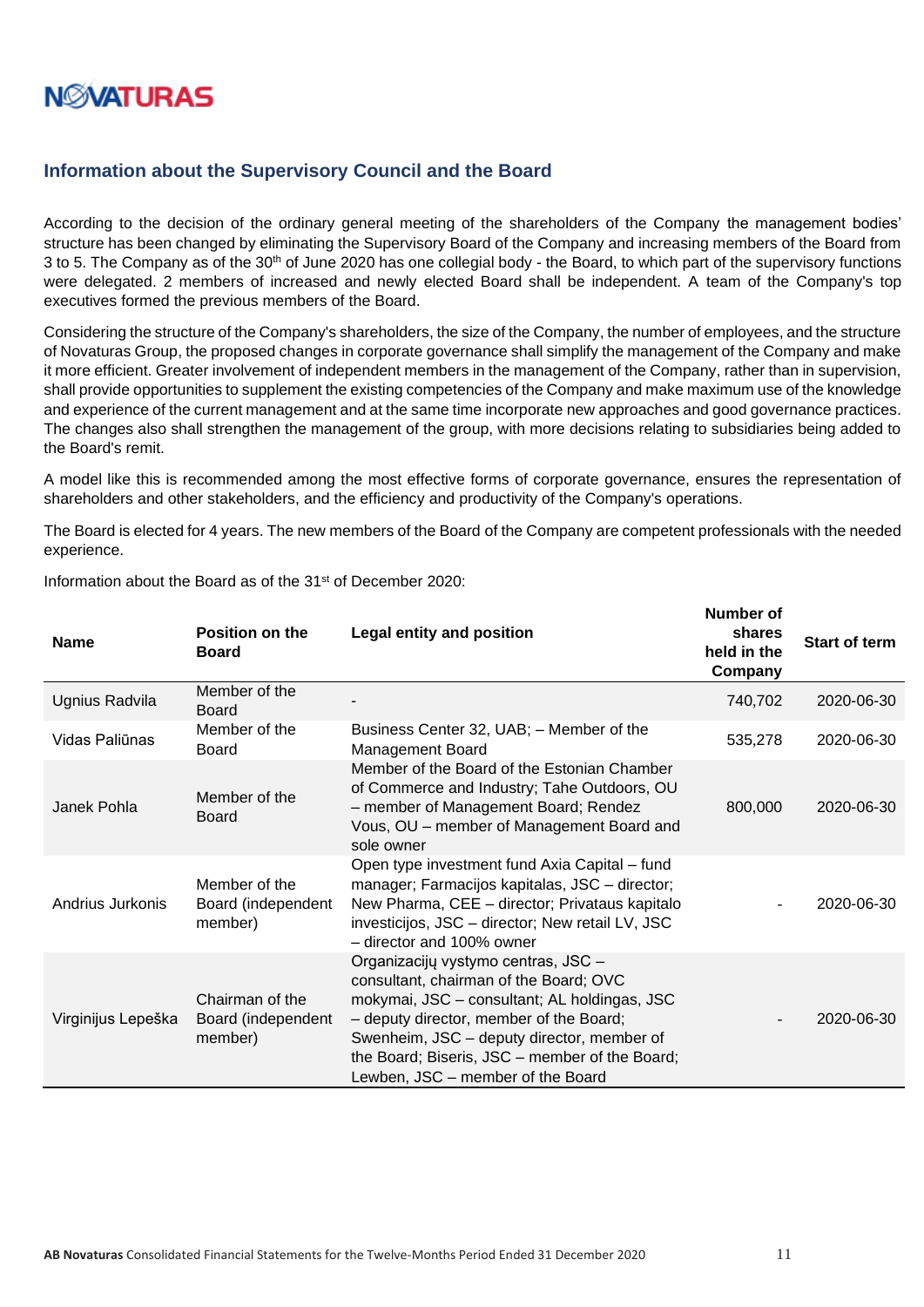

Company's top executives as of the 31<sup>th</sup> of December 2020:

| <b>Name</b>     | <b>Position within the Company</b> | Number of<br>shares held<br>in the<br>Company |
|-----------------|------------------------------------|-----------------------------------------------|
| Audronė Keinytė | CEO                                |                                               |
| Tomas Staškūnas | CFO                                | 58,192                                        |
| leva Galvydienė | CCO                                |                                               |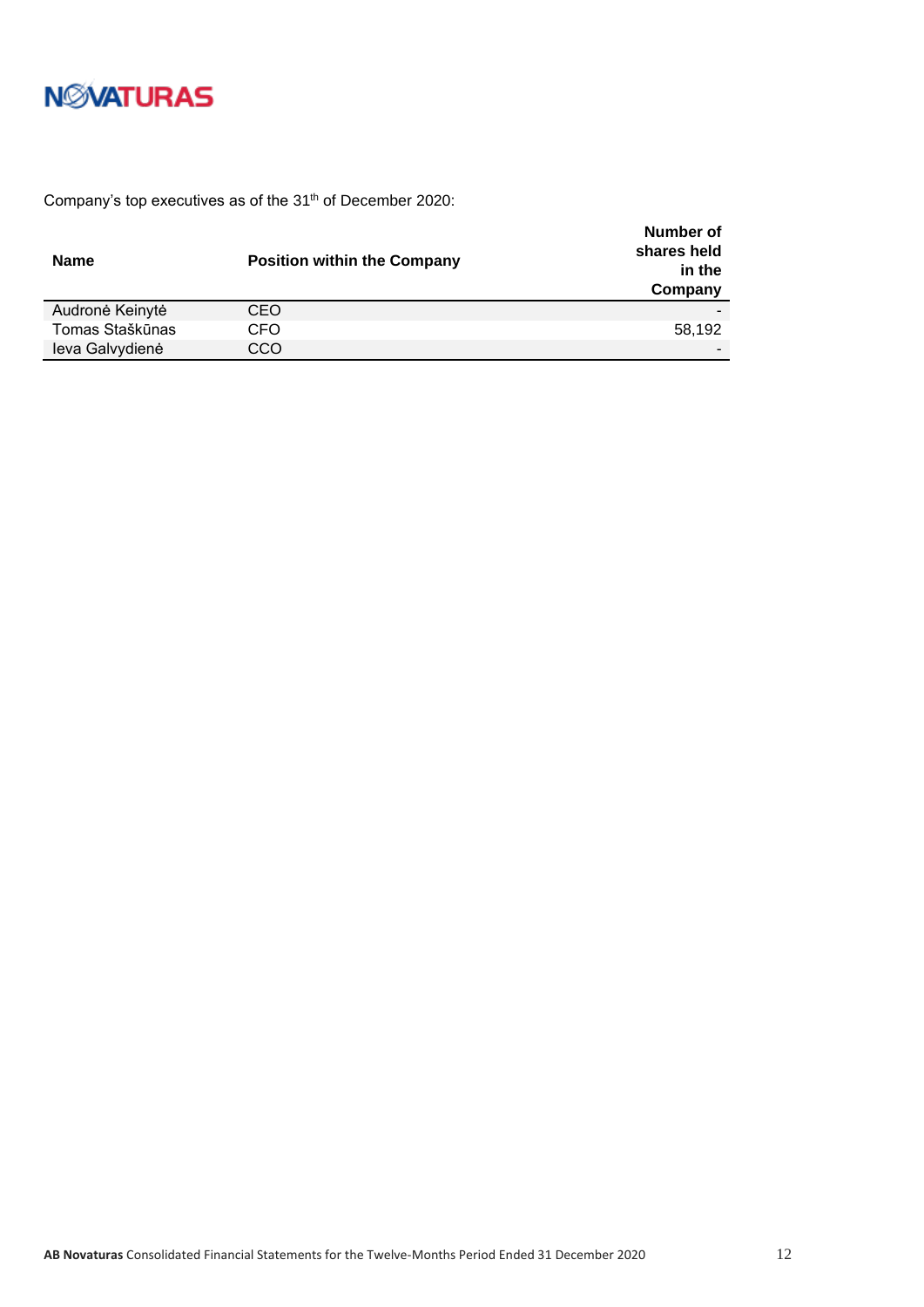

#### <span id="page-12-0"></span>**Share capital and shareholders**

The Company's share capital is EUR 234,210. It consists of 7,807,000 ordinary registered shares with a nominal value of EUR 0.03. The number of shares of the Company that grant votes in the General Meeting of Shareholders is 7,807,000.

The ordinary registered shares of AB Novaturas (ISIN code LT0000131872) are listed on the Official List of the Nasdaq Vilnius Stock Exchange (symbol NTU1L) and on the Warsaw Stock Exchange (symbol NTU, ISIN code LT0000131872).

Information about trading in AB Novaturas shares from 21 March 2018 to 31 December 2020 on the Nasdaq Vilnius exchange in Lithuania:

|         | <b>Currency</b> | Opening<br>price | <b>Maximum</b><br>price | Lowest<br>price | <b>Closing</b><br>price | Average<br>price | <b>Volume</b><br>(quantity) | <b>Volume</b><br>(EUR) |
|---------|-----------------|------------------|-------------------------|-----------------|-------------------------|------------------|-----------------------------|------------------------|
| Q1 2018 | <b>EUR</b>      | 11.00            | 12.40                   | 10.56           | 10.85                   | 11.38            | 17,830                      | 202,845                |
| Q2 2018 | <b>EUR</b>      | 10.85            | 11.37                   | 10.67           | 11.20                   | 11.01            | 183,160                     | 2,016,183              |
| Q3 2018 | <b>EUR</b>      | 11.25            | 12.78                   | 11.05           | 11.05                   | 11.76            | 57,065                      | 671,148                |
| Q4 2018 | <b>EUR</b>      | 11.20            | 11.23                   | 7.90            | 8.00                    | 8.94             | 111,267                     | 994,816                |
| Q1 2019 | <b>EUR</b>      | 7.90             | 8.60                    | 7.90            | 8.31                    | 8.28             | 53.408                      | 442,387                |
| Q2 2019 | <b>EUR</b>      | 8.31             | 8.50                    | 6.80            | 7.05                    | 8.02             | 276,376                     | 2,216,747              |
| Q3 2019 | <b>EUR</b>      | 7.15             | 7.80                    | 6.40            | 6.55                    | 7.03             | 61,452                      | 431,871                |
| Q4 2019 | <b>EUR</b>      | 6.55             | 6.80                    | 4.20            | 4.30                    | 4.27             | 1.380.166                   | 5,906,141              |
| Q1 2020 | <b>EUR</b>      | 4.30             | 4.68                    | 2.12            | 2.22                    | 3.89             | 821,795                     | 3,200,535              |
| Q2 2020 | <b>EUR</b>      | 2.20             | 3.02                    | 1.93            | 2.32                    | 2.05             | 4,359,777                   | 8,931,213              |
| Q3 2020 | <b>EUR</b>      | 2.32             | 2.36                    | 1.76            | 1.77                    | 2.06             | 833.520                     | 1.719.428              |
| Q4 2020 | <b>EUR</b>      | 1.79             | 3.20                    | 1.76            | 2.94                    | 2.47             | 1,222,888                   | 3.021.562              |

As of 31 December 2020, the company's market capitalization was EUR 22.95 million and increased by 66.10% in the fourth quarter.

Information about trading in AB Novaturas shares from 21 March 2018 to 31 December 2020 on the "GPW main market" at the Warsaw Stock Exchange in Poland:

|         | <b>Currency</b> | Opening<br>price | <b>Max price</b> | Lowest<br>price | <b>Closing</b><br>price | Average<br>price | <b>Volume</b><br>(quantity) | Volume<br>(PLN) |
|---------|-----------------|------------------|------------------|-----------------|-------------------------|------------------|-----------------------------|-----------------|
| Q1 2018 | <b>PLN</b>      | 44.13            | 47.24            | 41.15           | 43.95                   | 45.49            | 24,951                      | 1,125,190       |
| Q2 2018 | <b>PLN</b>      | 43.90            | 48.00            | 42.60           | 48.00                   | 44.70            | 150,462                     | 6,726,570       |
| Q3 2018 | <b>PLN</b>      | 48.00            | 56.00            | 44.20           | 47.30                   | 48.71            | 48,202                      | 2,348,140       |
| Q4 2018 | <b>PLN</b>      | 47.30            | 48.30            | 32.39           | 33.20                   | 36.98            | 39,843                      | 1,473,410       |
| Q1 2019 | <b>PLN</b>      | 33.20            | 38.48            | 33.15           | 37.80                   | 34.23            | 19,337                      | 661,820         |
| Q2 2019 | <b>PLN</b>      | 37.80            | 40.00            | 31.80           | 33.20                   | 34.38            | 5,150                       | 177,060         |
| Q3 2019 | <b>PLN</b>      | 31.80            | 31.80            | 27.20           | 28.40                   | 28.71            | 2,824                       | 81,070          |
| Q4 2019 | <b>PLN</b>      | 28.00            | 28.60            | 17.00           | 17.50                   | 20.70            | 87,854                      | 1,818,800       |
| Q1 2020 | <b>PLN</b>      | 17,20            | 21,00            | 12,00           | 12,00                   | 17,66            | 1685                        | 29 760          |
| Q2 2020 | <b>PLN</b>      | 8,00             | 13,10            | 8,00            | 9,85                    | 10,34            | 102 261                     | 1 056 950       |
| Q3 2020 | <b>PLN</b>      | 9,80             | 10,90            | 7,60            | 8,50                    | 9,15             | 16 4 61                     | 150 650         |
| Q4 2020 | <b>PLN</b>      | 8,50             | 15,00            | 7,00            | 12,40                   | 10.88            | 39 25 6                     | 427 100         |

As of 31 December 2020, the company's market capitalization was PLN 96.80 million and increased by 45.88% during fourth quarter.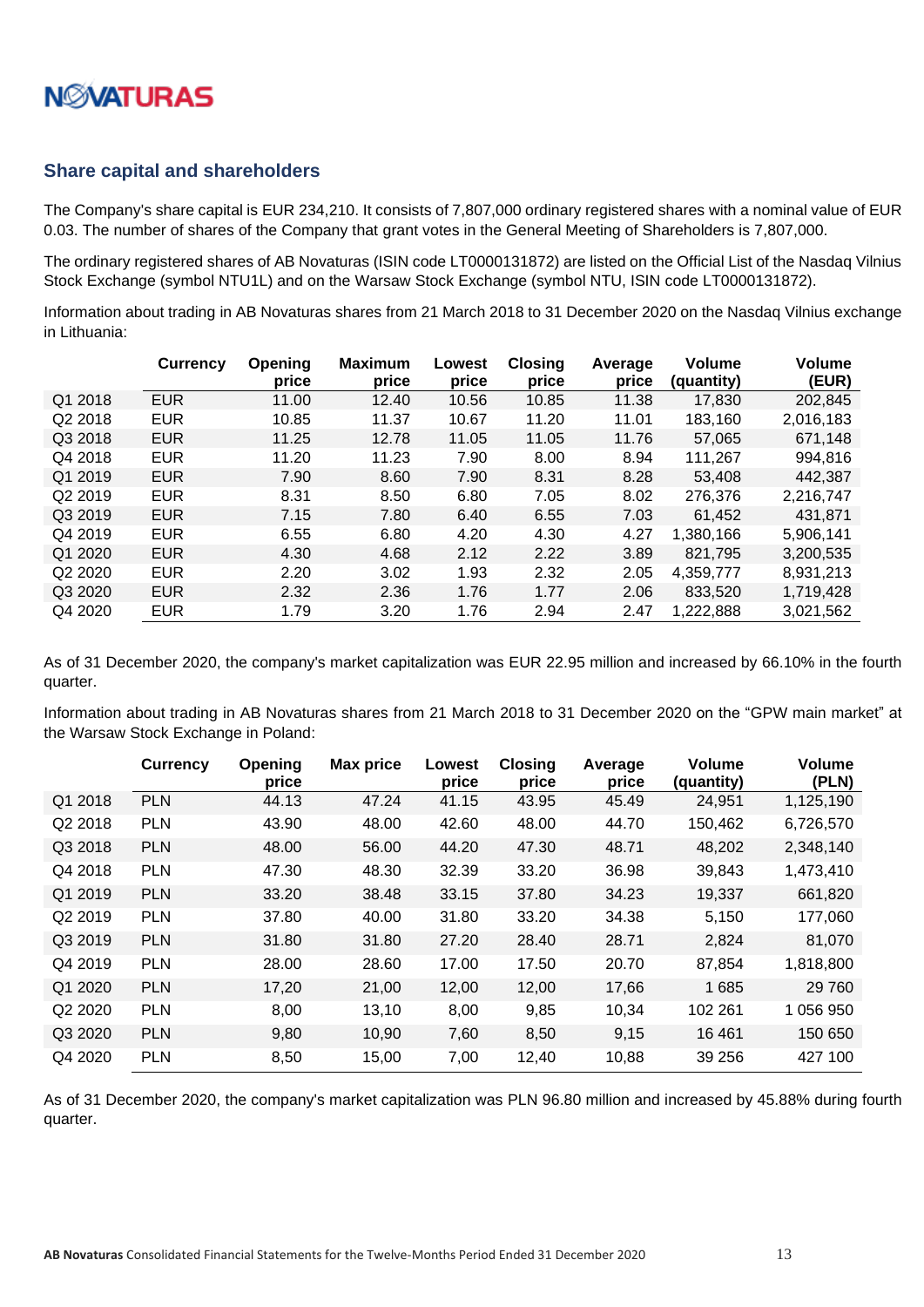Shareholders holding at least 5% of share capital and votes as of 31 December 2020:

| Name of the shareholder | Number of shares | Share of authorized capital<br>and total number of votes |
|-------------------------|------------------|----------------------------------------------------------|
| Rendez Vous OU          | 800,000          | 10.25                                                    |
| Moonrider OU            | 780,000          | 9.99                                                     |
| ME Investicija          | 779,900          | 9.99                                                     |
| Ugnius Radvila          | 740,702          | 9.49                                                     |
| Rytis Šūmakaris         | 535,278          | 6.86                                                     |
| Vidas Paliūnas          | 535,278          | 6.86                                                     |
| Rondam AS               | 410,000          | 5.25                                                     |
| Others (free float)     | 3,225,842        | 41.32                                                    |
| <b>Total</b>            | 7,807,000        | 100.00                                                   |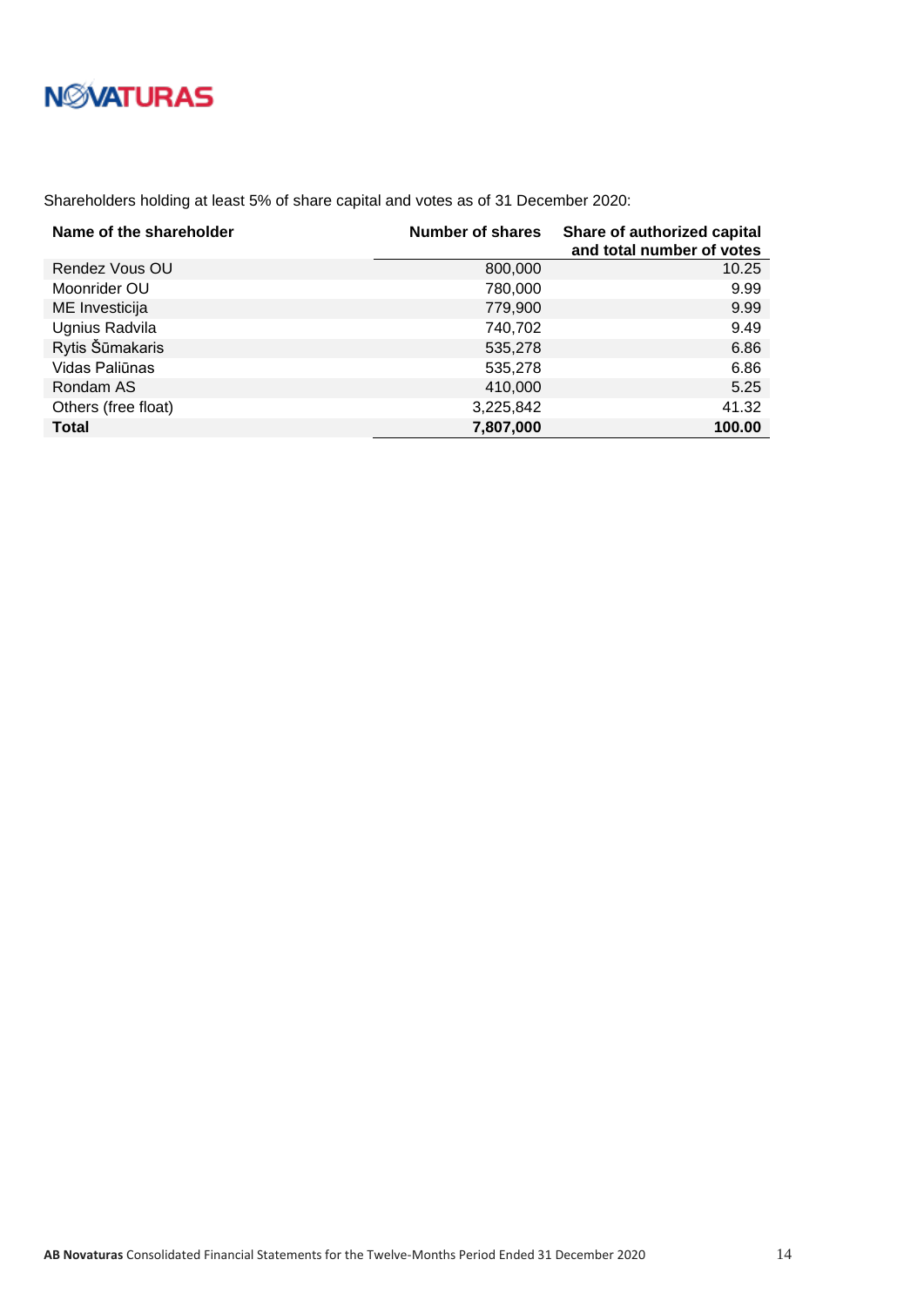### <span id="page-14-0"></span>Consolidated statements of comprehensive income

|                                                                                                          | Q4 2020  | Q4 2019   | Change,<br>%   | 12 M 2020 | 12M 2019   | Change,<br>% |
|----------------------------------------------------------------------------------------------------------|----------|-----------|----------------|-----------|------------|--------------|
| <b>Sales</b>                                                                                             | 2,552    | 40,152    | $-93.6$        | 33,106    | 179,723    | $-81.6$      |
| Cost of sales                                                                                            | (2,049)  | (34, 426) | $-94.0$        | (29, 174) | (157, 839) | $-81.5$      |
| <b>Gross profit</b>                                                                                      | 503      | 5,726     | $-91.2$        | 3,932     | 21,884     | $-82.0$      |
| Sales and marketing expenses                                                                             | (618)    | (3,371)   | $-68.1$        | (4,070)   | (13,751)   | $-70.4$      |
| General and administrative expenses                                                                      | (940)    | (1, 512)  | $-76.4$        | (2,687)   | (4,501)    | $-40.3$      |
| Other operating income                                                                                   | 26       | 110       | $-76.4$        | 27        | 112        | $-75.9$      |
| Other operating (expenses)                                                                               |          | (1)       |                | (1)       | (3)        | $-66.7$      |
| <b>Profit from operations</b>                                                                            | (1,029)  | 952       | $\blacksquare$ | (2,799)   | 3,741      |              |
| Finance income                                                                                           | 145      | 111       | 30.6           | 725       | 481        | 50.7         |
| Finance (expenses)                                                                                       | (774)    | (284)     | 172.5          | (3,699)   | (1, 132)   | 226.8        |
| <b>Profit before tax</b>                                                                                 | (1,658)  | 779       | $\blacksquare$ | (5, 773)  | 3,090      |              |
| Income tax (expense)                                                                                     | 362      | 2,094     | $-82.7$        | 783       | 1,124      | $-30.3$      |
| Net profit                                                                                               | (1, 296) | 2,873     |                | (4,990)   | 4,214      |              |
|                                                                                                          |          |           |                |           |            |              |
| Other comprehensive income to be<br>reclassified to profit or loss in subsequent<br>periods              |          |           |                |           |            |              |
| Result of changes in cash flow hedge reserve                                                             | 432      | 556       | $-22.3$        | (756)     | 1,851      |              |
| Impact of income tax                                                                                     | (66)     | (84)      | $-21.4$        | 113       | (278)      |              |
| Total comprehensive income for the year                                                                  | (930)    | 3,345     |                | (5,633)   | 5,787      |              |
|                                                                                                          |          |           |                |           |            |              |
|                                                                                                          |          |           |                |           |            |              |
| Earnings per share (EPS) for continuing<br>operations:                                                   |          |           |                |           |            |              |
| Basic and diluted, profit for the year attributable<br>to ordinary equity holders of the parent (in EUR) | (0.17)   | 0.37      |                | (0.64)    | 0.54       |              |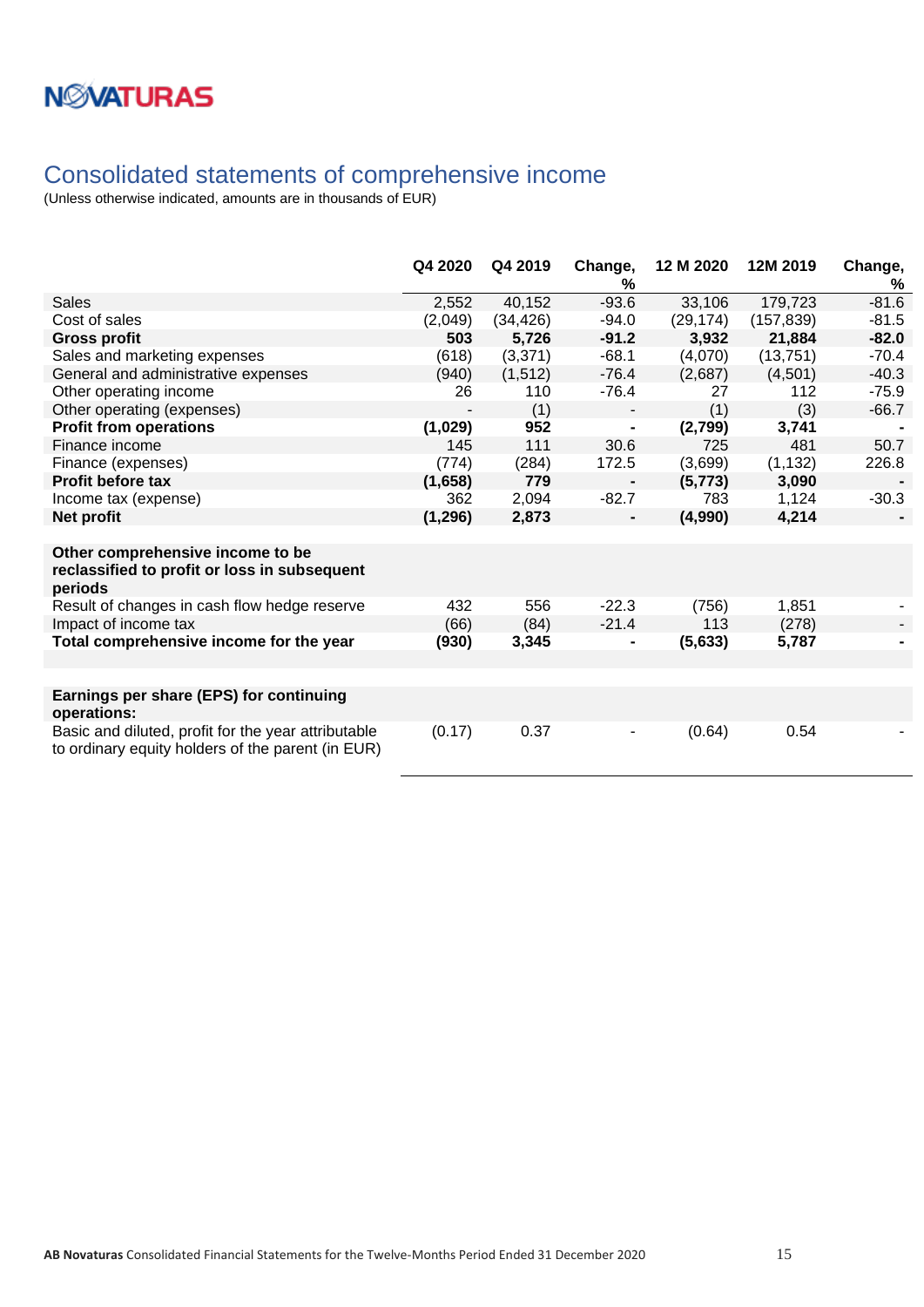## <span id="page-15-0"></span>Consolidated statements of financial position

|                                                          | 31 December 2020        | <b>31 December 2019</b> |
|----------------------------------------------------------|-------------------------|-------------------------|
| <b>ASSETS</b>                                            |                         |                         |
| Non-current assets                                       |                         |                         |
| Goodwill                                                 | 30,327                  | 30,327                  |
| Other intangible assets                                  | 115                     | 248                     |
| Property, plant and equipment                            | 122                     | 208                     |
| Right-of-use assets                                      | 421                     | 562                     |
| Long term receivables                                    | 188                     | 220                     |
| Deferred income tax asset                                | 935                     | 30                      |
| <b>Total non-current assets</b>                          | 32,108                  | 31,595                  |
|                                                          |                         |                         |
| <b>Current assets</b>                                    |                         |                         |
| Inventories                                              | $\overline{2}$          | 4                       |
| Prepayments and deferred expenses                        | 7,594                   | 8,973                   |
| Trade accounts receivable                                | 117                     | 652                     |
| Prepaid income tax                                       | 70                      | 175                     |
| Other receivables                                        | 483                     | 874                     |
| Other current financial assets                           |                         | 261                     |
| Restricted cash                                          | 2,300                   | 2,300                   |
| Cash and cash equivalents                                | 3,063                   | 4,554                   |
| <b>Total current assets</b>                              | 13,629                  | 17,793                  |
|                                                          |                         |                         |
| <b>Total assets</b>                                      | 45,737                  | 49,388                  |
|                                                          |                         |                         |
| <b>EQUITY AND LIABILITIES</b>                            |                         |                         |
| <b>Equity</b>                                            |                         |                         |
| Share capital                                            | 234                     | 234                     |
| Cash flow hedge reserve                                  | (421)                   | 222                     |
| Legal reserve                                            | 29                      | 29                      |
| Foreign currency translation reserve                     | 145                     | 145                     |
| Retained earnings                                        | 14,533                  | 19,524                  |
| <b>Total equity</b>                                      | 14,520                  | 20,154                  |
|                                                          |                         |                         |
| <b>Liabilities</b>                                       |                         |                         |
| <b>Non-current liabilities</b>                           |                         |                         |
| Non-current borrowings                                   | 10,057                  | 4,000                   |
| Other non-current liabilities                            | 1,066                   |                         |
| Non-current lease liabilities                            | 257                     | 360                     |
| <b>Total non-current liabilities</b>                     | 11,380                  | 4,360                   |
| <b>Current liabilities</b>                               |                         |                         |
|                                                          |                         |                         |
| Current portion of non-current borrowings                | 3,059<br>2,737          | 2,000                   |
| <b>Current borrowings</b><br>Trade payables              | 1,422                   | 4,173                   |
| Advances received                                        |                         |                         |
|                                                          | 10,898                  | 14,997                  |
| Income tax payable                                       | $\overline{7}$<br>1,042 | 1,253<br>2,235          |
| Other current liabilities and accrued expenses           |                         |                         |
| Lease liabilities<br>Other current financial liabilities | 176<br>496              | 216                     |
| <b>Total current liabilities</b>                         | 19,837                  | 24,874                  |
|                                                          |                         |                         |
| <b>Total equity and liabilities</b>                      | 45,737                  | 49,388                  |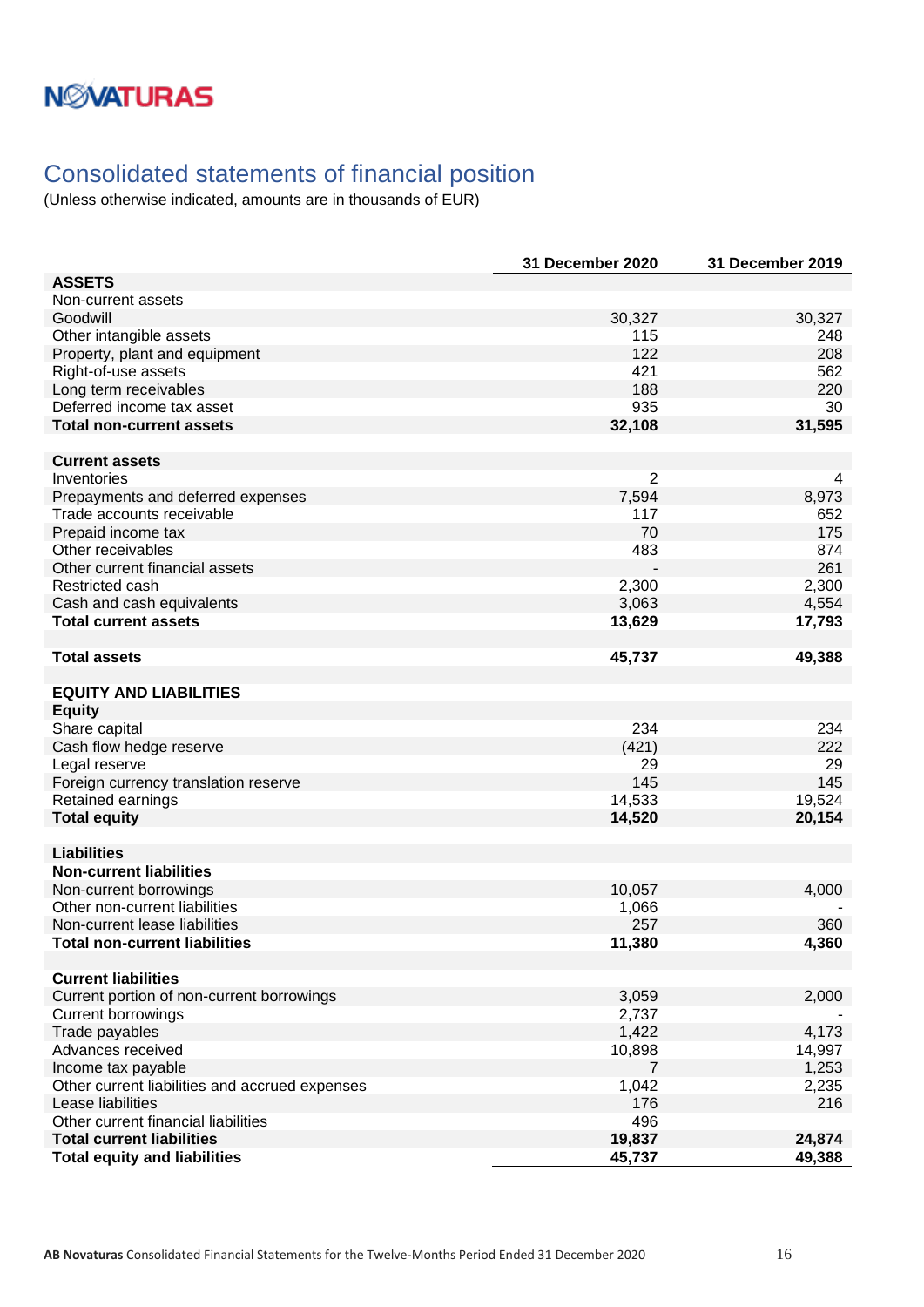# **NWATURAS**

## <span id="page-16-0"></span>Consolidated statements of changes in equity

|                                | <b>Share</b><br>capital  | Legal<br>reserve         | Cash flow<br>hedge<br>reserve | <b>Retained</b><br>earnings | Foreign<br>currency<br>translation<br>reserve | <b>Equity</b><br>attributable<br>to equity<br>holders |
|--------------------------------|--------------------------|--------------------------|-------------------------------|-----------------------------|-----------------------------------------------|-------------------------------------------------------|
| Balance as at 31 December 2018 | 234                      | 29                       | (1, 351)                      | 15,310                      | 145                                           | 14,367                                                |
| Net profit for the year        | ۰                        | ۰                        |                               | 4,214                       |                                               | 4,214                                                 |
| Other comprehensive income     | $\overline{\phantom{a}}$ | -                        | 1,573                         | $\overline{\phantom{0}}$    |                                               | 1,573                                                 |
| Total comprehensive income     |                          |                          | 1,573                         | 4,214                       |                                               | 5,787                                                 |
| Increase in share capital      |                          | $\overline{\phantom{a}}$ | $\overline{\phantom{a}}$      |                             |                                               |                                                       |
| Dividends paid                 | $\blacksquare$           | ۰.                       | ٠                             | $\overline{\phantom{a}}$    | $\overline{\phantom{a}}$                      |                                                       |
| Balance as at 31 December 2019 | 234                      | 29                       | 222                           | 19,524                      | 145                                           | 20,154                                                |
| Net profit for the year        |                          |                          |                               | (4,990)                     |                                               | (4,990)                                               |
| Other comprehensive income     |                          |                          | (643)                         |                             |                                               | (643)                                                 |
| Total comprehensive income     |                          |                          | (643)                         | (4,990)                     |                                               | (5,634)                                               |
| Increase in share capital      |                          | $\overline{\phantom{a}}$ | $\blacksquare$                | ٠                           |                                               |                                                       |
| Dividends paid                 | ٠                        | ۰                        | ٠                             | ٠                           |                                               |                                                       |
| Balance as at 31 December 2020 | 234                      | 29                       | (421)                         | 14,534                      | 145                                           | 14,520                                                |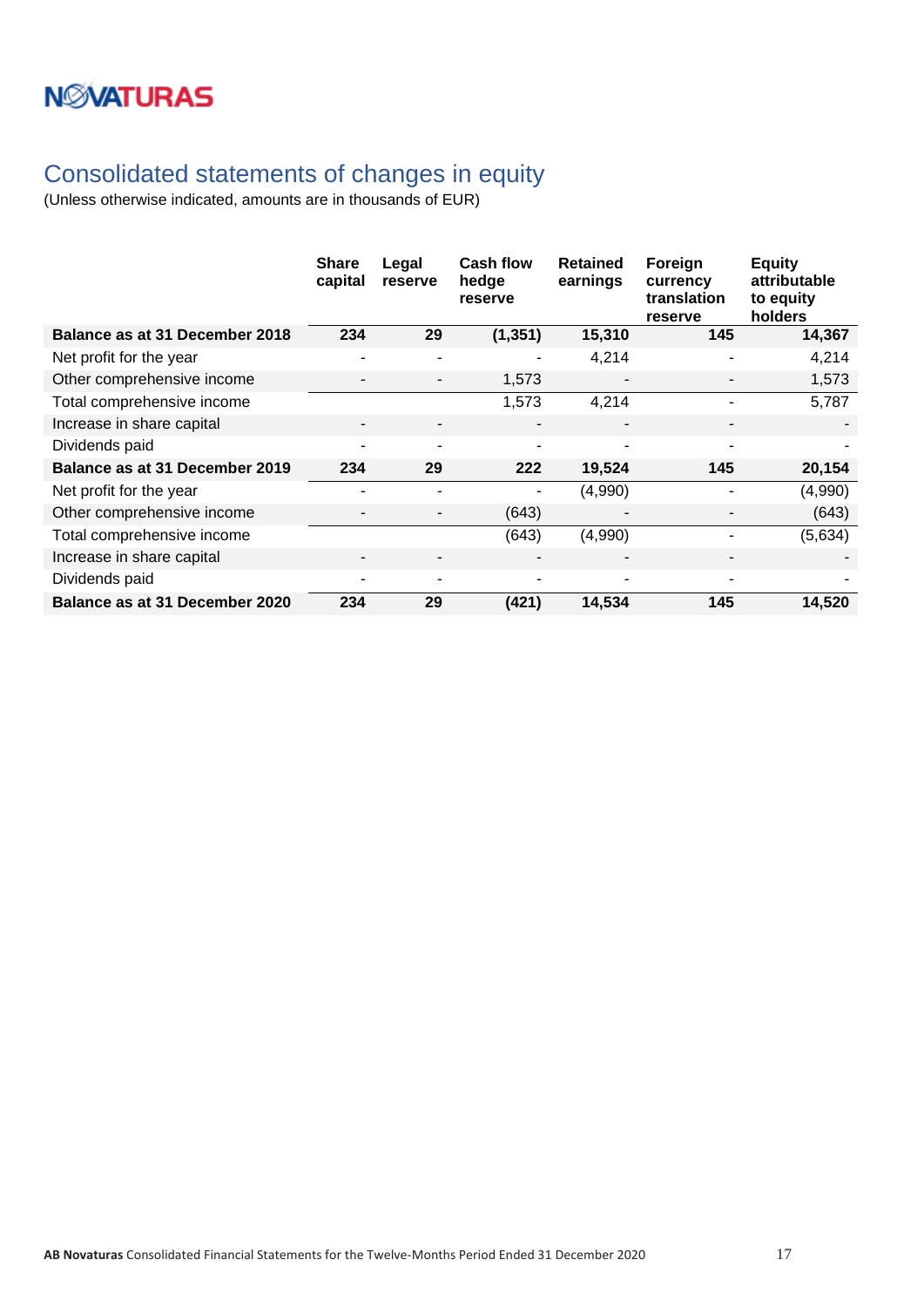### <span id="page-17-0"></span>Consolidated statements of cash flow

|                                                                          | 12M 2020       | 12M 2019 |
|--------------------------------------------------------------------------|----------------|----------|
| Cash flows from (to) operating activities                                |                |          |
| Net profit                                                               | (4,990)        | 4,214    |
| Adjustments for non-cash items:                                          |                |          |
| Depreciation and amortization                                            | 243            | 522      |
| Change in deferred income tax                                            | (905)          | (2,805)  |
| Current income tax expenses                                              | 10             | 1,959    |
| Elimination of financial, investment and other non-cash activity results | 194            | 2,087    |
|                                                                          | (5, 448)       | 5,977    |
|                                                                          |                |          |
| <b>Changes in working capital:</b>                                       |                |          |
| Decrease in inventories                                                  | $\overline{2}$ | (1)      |
| (Increase) decrease in trade receivables                                 | 535            | 45       |
| (Increase) decrease in other receivables                                 | 652            | 1,093    |
| (Increase) decrease in prepayments and deferred expenses                 | 1,411          | (267)    |
| Increase (decrease) in trade payables                                    | (2,751)        | (438)    |
| Increase in advances received                                            | (4,099)        | 738      |
| Increase (decrease) in other accounts payable and accrued expenses       | (1,851)        | (1,558)  |
| <b>Cash generated from operations</b>                                    | (11, 549)      | 5,589    |
|                                                                          |                |          |
| Income tax paid                                                          |                | (679)    |
| Interest (paid)                                                          | (837)          | (487)    |
| Net cash flows from operating activities                                 | (12, 386)      | 4,423    |
|                                                                          |                |          |
| Cash flows from (to) investing activities                                |                |          |
| (Acquisition) of non-current assets (except investments)                 | (55)           | (71)     |
| Proceeds from sale of non-current assets (except investments)            | 31             | 36       |
| Net cash flows (to) investing activities                                 | (24)           | (35)     |
|                                                                          |                |          |
| <b>Cash flows from financing activities</b>                              |                |          |
| Loans received                                                           | 16,182         |          |
| (Repayment) of loans                                                     | (5,263)        | (2,000)  |
| Dividends (paid)                                                         |                |          |
| Payments of principal on leases                                          |                | (237)    |
|                                                                          |                |          |
| Net cash flows (to) financing activities                                 | 10,919         | (2, 237) |
|                                                                          |                |          |
| Net increase (decrease) in cash flows                                    | (1,491)        | 2,151    |
|                                                                          |                |          |
| Cash and cash equivalents at the beginning of the year                   | 6,854          | 4,703    |
|                                                                          |                |          |
| Cash and cash equivalents at the end of period                           | 5,363          | 6,854    |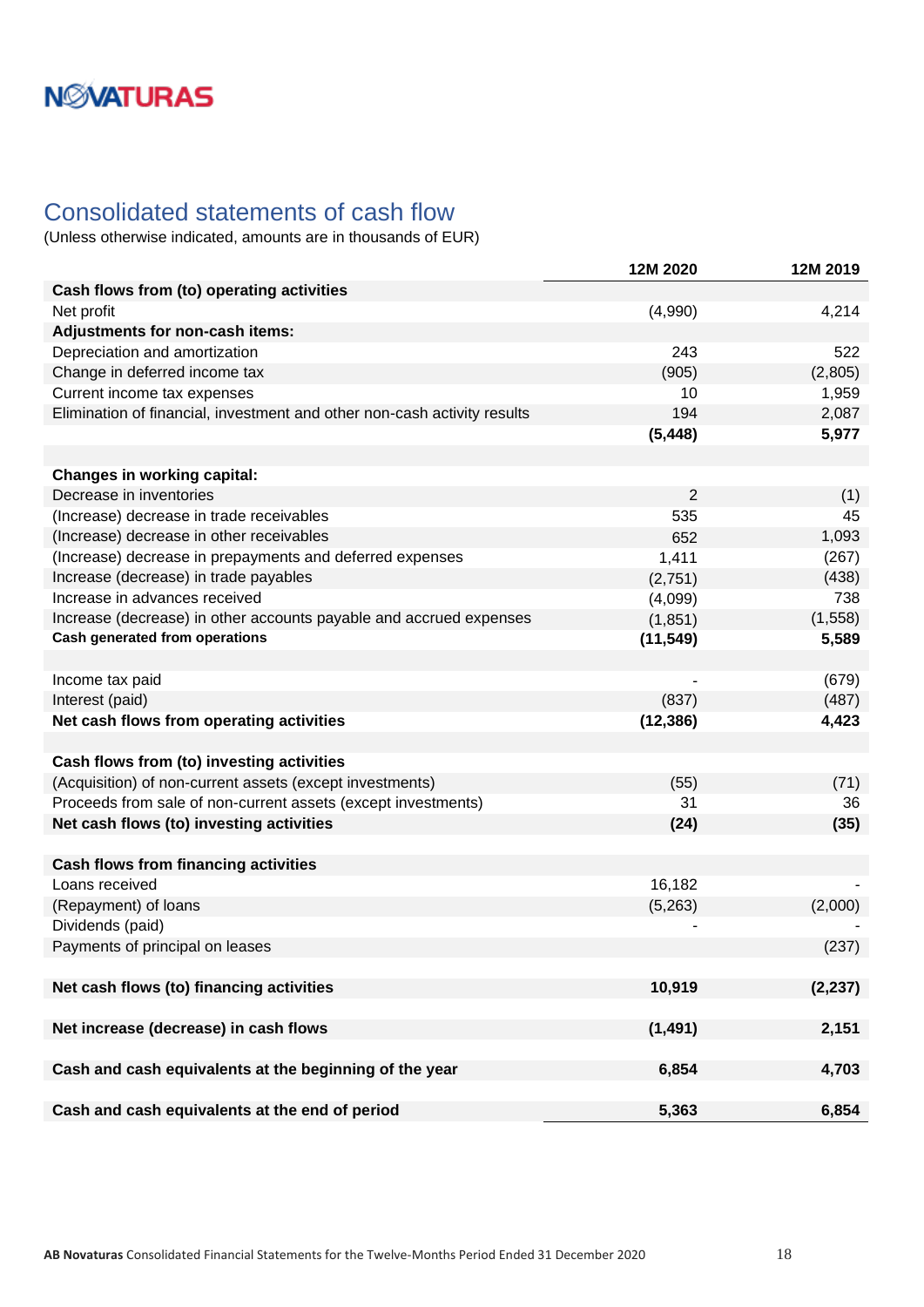# **NØVATURAS**

## <span id="page-18-0"></span>Notes to the financial statements

### <span id="page-18-1"></span>**Information about subsidiaries**

Novaturas Group is a holding structure and AB Novaturas is the parent company which conducts operations directly and through subsidiaries in their respective markets - Lithuania, Latvia and Estonia.

| Company                        |           | Country of operations Shareholding % as of 31 December 2020 |
|--------------------------------|-----------|-------------------------------------------------------------|
| Novatours SIA                  | Latvia    | 100                                                         |
| Novatours OU                   | Estonia   | 100                                                         |
| Aviaturas ir Partneriai UAB    | Lithuania | 100                                                         |
| <b>SRL Novatours Holidays*</b> | Romania   | 100                                                         |

\* Operations of the subsidiary in Romania were discontinued in 2009.

### <span id="page-18-2"></span>**Sales and marketing expenses**

|                                    | Q4 2020 | Q4 2019  | Change, %      | 12M 2020 | 12M 2019 | Change, % |
|------------------------------------|---------|----------|----------------|----------|----------|-----------|
| Commissions                        | 131     | 2,318    | $-94.3$        | 1.750    | 9,791    | $-82.1$   |
| Salaries and related taxes         | 351     | 617      | $-43.1$        | 1,516    | 2,499    | $-39.3$   |
| Advertising and marketing expenses | 62      | 294      | $-78.9$        | 472      | 990      | $-52.3$   |
| Rent and maintenance expenses      | 45      | 62       | $-27.4$        | $*200$   | 67       |           |
| Depreciation and amortization      |         | 25       | $-72.0$        | $*34$    | 203      |           |
| Business trips expenses            | 0       | 32       | $\blacksquare$ | 9        | 57       | $-84.2$   |
| Communication expenses             | 8       | 10       | $-20.0$        | 29       | 42       | $-31.0$   |
| <b>Transportation expenses</b>     | 8       | 12       | $-33.3$        | 24       | 34       | $-29.4$   |
| Representation expenses            | 0       | $\Omega$ | $\blacksquare$ | 8        | 32       | $-75.0$   |
| Training expenses                  | 0       |          | ۰              |          | 3        | $-66.7$   |
| Other                              | 6       | $\Omega$ | $\blacksquare$ | 27       | 33       | $-18.2$   |
| Total:                             | 618     | 3,371    | $-81.7$        | 4.070    | 13,751   | $-70.4$   |

#### <span id="page-18-3"></span>**General and administrative expenses**

|                                | Q4 2020         | Q4 2019                  | Change, %      | 12M 2020 | 12M 2019                 | Change,<br>% |
|--------------------------------|-----------------|--------------------------|----------------|----------|--------------------------|--------------|
| Salaries and related taxes     | 151             | 631                      | $-76.1$        | 994      | 2,214                    | $-55.1$      |
| Rent and maintenance expenses  | 24              | 25                       | $-4.0$         | *89      | 57                       | $-23.9$      |
| Depreciation and amortization  | 46              | 48                       | $-4.2$         | $*209$   | 319                      | $-19.3$      |
| <b>Business trips expenses</b> | 2               | 11                       | $-81.8$        | 10       | 77                       | $-87.0$      |
| Communication expenses         | 6               |                          | $-14.3$        | 23       | 36                       | $-36.1$      |
| Consulting expenses            | 138             | 105                      | $+31.4$        | 275      | 267                      | $+3.0$       |
| <b>Transportation expenses</b> | 12              | 15                       | $-20.0$        | 36       | 43                       | $-16.3$      |
| Representation expenses        | 12 <sup>2</sup> | 49                       | $-75.5$        | 32       | 276                      | $-88.4$      |
| Bad debt expenses              | 299             | $\overline{\phantom{a}}$ | $\blacksquare$ | 299      | $\overline{\phantom{a}}$ |              |
| Training expenses              | (1)             | 3                        | ۰              | 5        | 19                       | $-73.7$      |
| Other                          | 251             | 618                      | $-59.4$        | 715      | 1,193                    | $-38.6$      |
| Total:                         | 940             | 1,512                    | $-37.8$        | 2.687    | 4,501                    | $-40.3$      |

In twelve-months of 2020, the Company incurred one-off expenses related to headcount decrease (EUR 76,000) and related to legal cases (EUR 44,000). Additionally, the Company incurred bad debt expenses (EUR 299,000) related to bankruptcy of travel agency "Megaturas". The Company incurred expenses (EUR 30,000) related to termination of the contract by mutual agreement with coach carrier and formed accrual (EUR 120,000) related to takeover and planned closure of daughter company "Aviaturas ir Partneriai" (both amounts reflected in Other line). Doubtful accrual of subsidy receivable from Egypt (EUR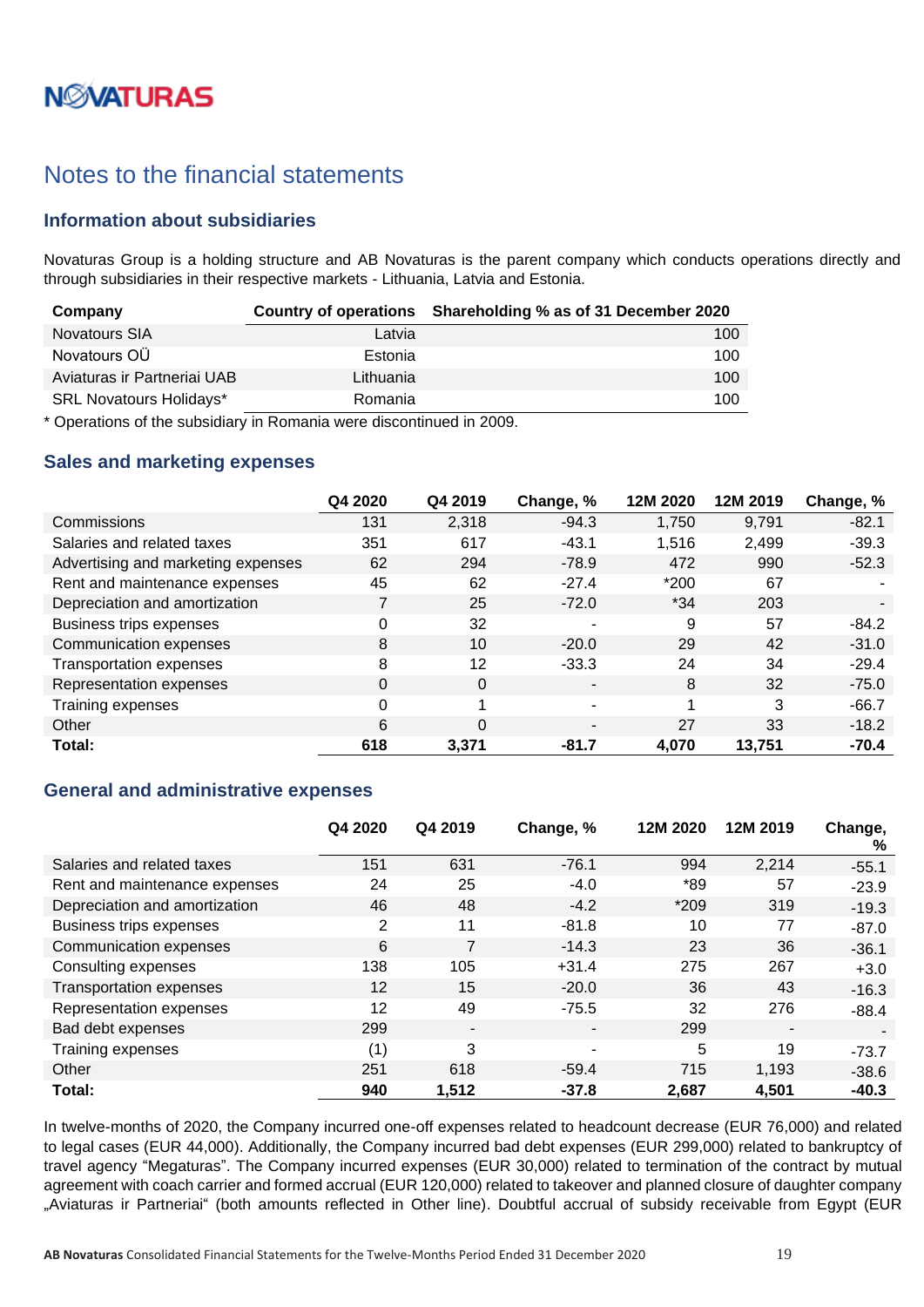

123,000), was written off by reducing Sales. In the twelve-month of 2020, the total one-offs increased expenses by EUR 569,000 and reduced sales by EUR 123,000.

\*At the moment of reporting the Company has not yet reflected impact of IAS 16.

In the twelve-months of 2019, the Company incurred one-off expenses related to legal cases (EUR 82,000) and headcount decrease (EUR 109,000).

#### <span id="page-19-0"></span>**Hedging**

The Company operates as a tour operator. Due to its business specifics the Company is exposed to the risk of fluctuation in the price of aviation fuel and the EUR/USD foreign exchange rate. The Company hedges against changes in aviation fuel prices (which affect fuel costs) and against changes in the EUR/USD exchange rate (which affects fuel and hotel costs) for the entire period of early bookings for upcoming summer and winter seasons using forward and future contracts. When derivative positions are closed on a monthly basis, the result is accounted in the comprehensive income report.

The tables below present the closed hedging contracts result and still-held hedging contracts at the period-end market value (in thousands of EUR):

|                                                                                                            | Q4 2020 | Q4 2019 | Change           | 12M<br>2020 | 12M<br>2019 | Change           |
|------------------------------------------------------------------------------------------------------------|---------|---------|------------------|-------------|-------------|------------------|
| Result of closed hedging contracts already<br>reflected in the period statement of<br>comprehensive income | (499)   | (30)    | (469)            | (2, 283)    | (493)       | (1,790)          |
|                                                                                                            |         |         | 31 December 2020 |             |             | 31 December 2019 |
| Market value of existing hedges at the end of the period                                                   |         |         |                  | (495)       |             | 261              |

#### <span id="page-19-1"></span>**Borrowings and Off-balance sheet commitments**

The loans granted to the company are shown in the table below:

|                                                                         | 31 December 2020 31 December 2019 |         |
|-------------------------------------------------------------------------|-----------------------------------|---------|
| Long term borrowings                                                    |                                   |         |
| AB Luminor Bank loan, annual interest rate of 3-month EURIBOR + 3.8%    | 6.000                             | 6,000   |
| AB Luminor Bank Ioan, annual interest rate of 3-month EURIBOR + 4.0%    | 5,000                             |         |
| UAB "Investicijų ir verslo garantijos" Ioan, annual interest rate 1.69% | 1.000                             |         |
| Altum Ioan, annual interest rate 2.9%                                   | 1.000                             |         |
| Current portion of non-current borrowings                               | (2,943)                           | (2,000) |
| <b>Total non-current borrowings</b>                                     | 10,057                            | 4,000   |

|                                                                                 | <b>31 December 2020</b> | 31 December 2019 |
|---------------------------------------------------------------------------------|-------------------------|------------------|
| <b>Current borrowings</b>                                                       |                         |                  |
| AS Luminor Bank overdraft, annual interest rate of 3-month<br>EURIBOR + 4.0 $%$ | 2.737                   |                  |
| <b>Total current borrowings</b>                                                 | 2.737                   |                  |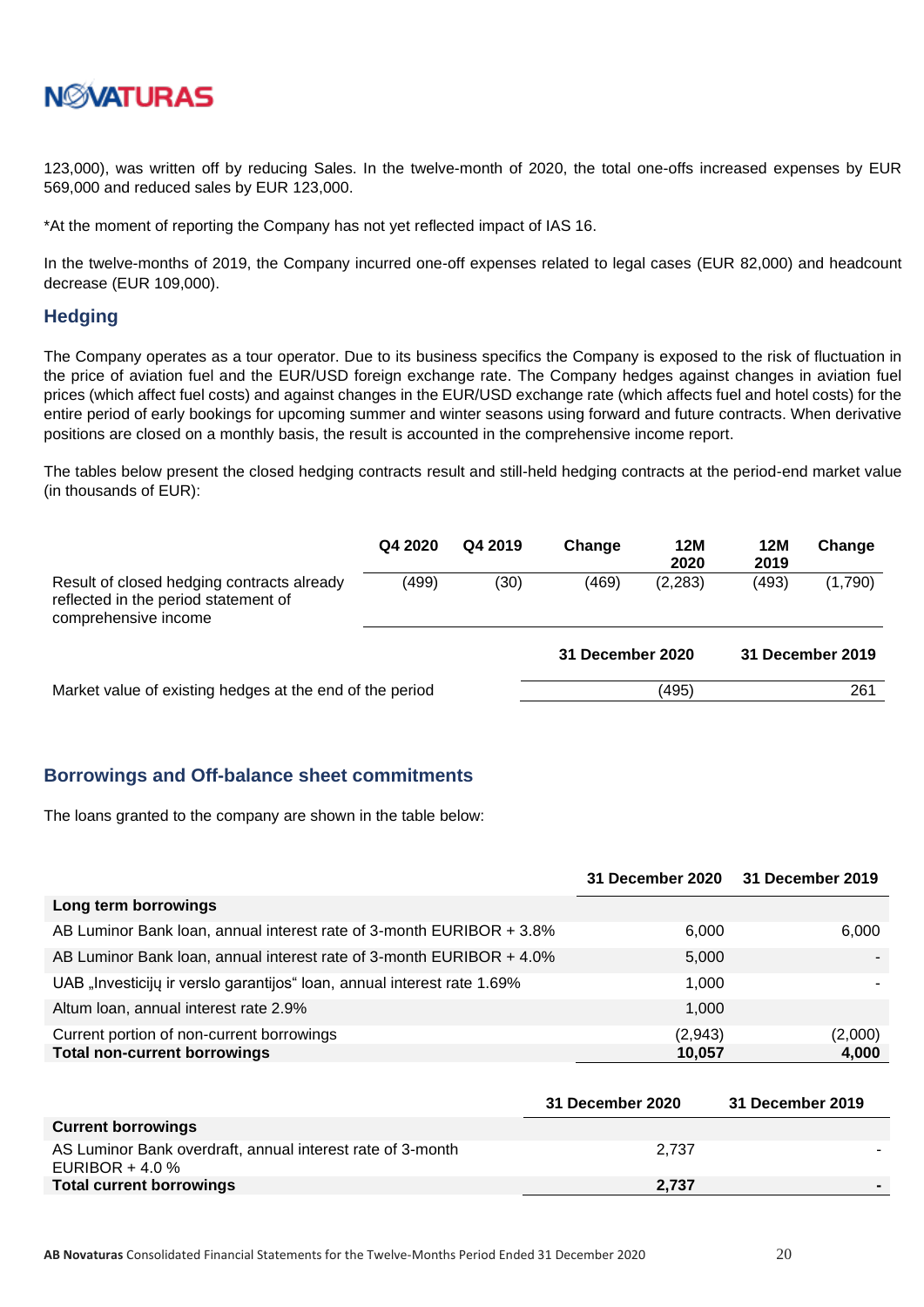

#### **Off-balance sheet commitments:**

| <b>Bank guarantee</b>                                          | <b>Total Limit at 31</b> | Used limit at 31 |
|----------------------------------------------------------------|--------------------------|------------------|
|                                                                | December 2020            | December 2020    |
| AB Luminor Bank annual interest rate of 3-month EURIBOR + 2.5% | 7.000                    | 5.000            |

Bank guarantees are used to ensure the travel organizer's obligations in Lithuania, Latvia and Estonia.

### <span id="page-20-0"></span>**Related party transactions**

During the twelve-month period ended 31 December 2020, total payments of EUR 28,000 were made to Supervisory Council members.

During the twelve-month period ended 31 December 2020, total payments of EUR 47,000 (of which EUR 23,000 during the fourth quarter) were made to Board members.